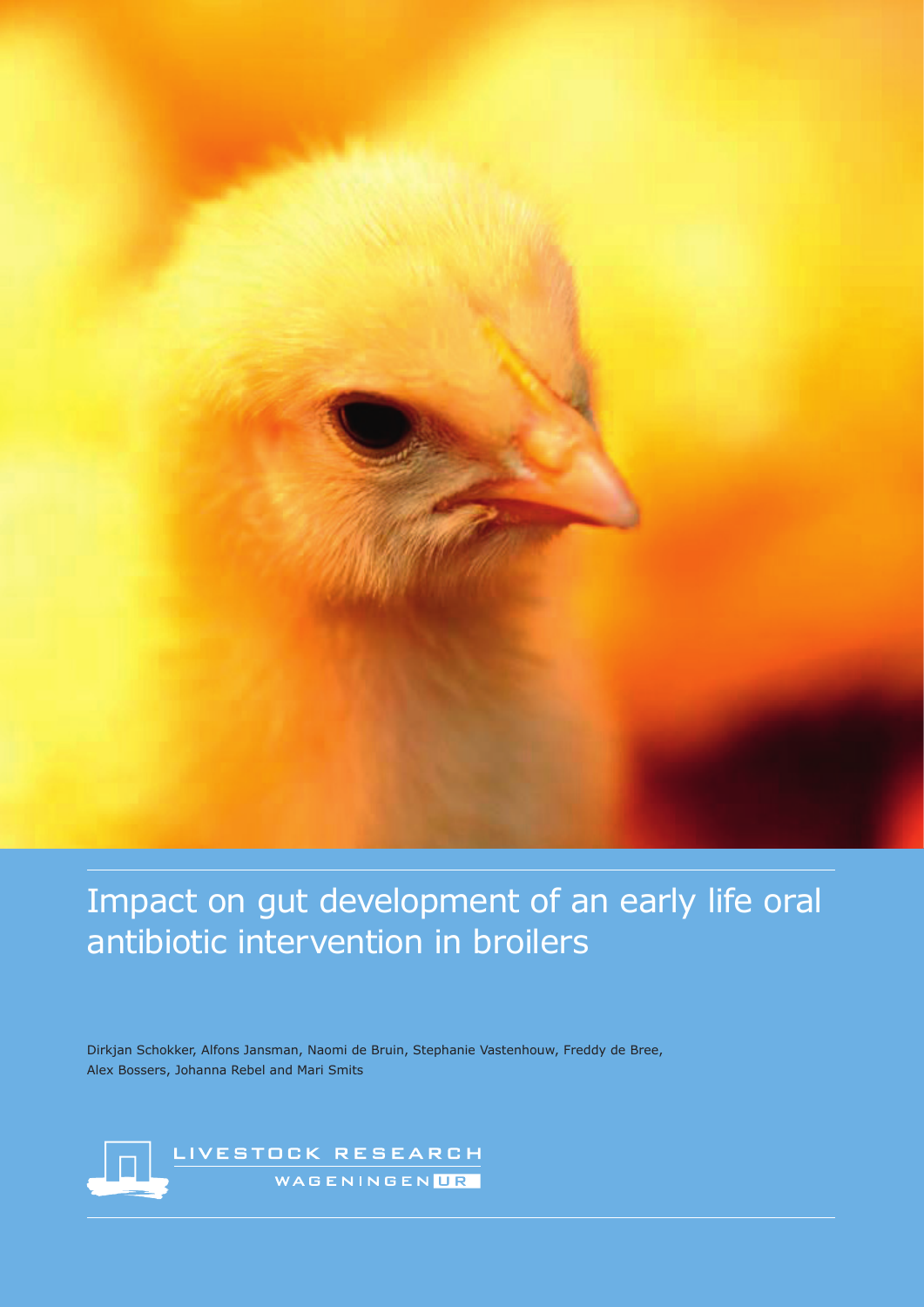# Impact on gut development of an early life oral antibiotic intervention in broilers

Dirkjan Schokker<sup>1</sup>, Alfons Jansman<sup>1</sup>, Naomi de Bruin<sup>2</sup>, Stephanie Vastenhouw<sup>3</sup>, Freddy de Bree<sup>3</sup>, Alex Bossers<sup>3</sup>, Johanna Rebel<sup>3</sup>, Mari Smits<sup>1,3</sup>

1 Wageningen Livestock Research, Wageningen UR, The Netherlands

2 GD Animal Health, Deventer, The Netherlands

3 Central Veterinary Institute, Wageningen UR, The Netherlands



This research was conducted by Wageningen UR Livestock Research, within the framework of the public private partnership "Feed4Foodure" and partially funded by the Ministry of Economic Affairs (Policy Support Research; project number BO-31.03-005-001)

Wageningen UR Livestock Research Lelystad, March 2015

Livestock Research Report 859

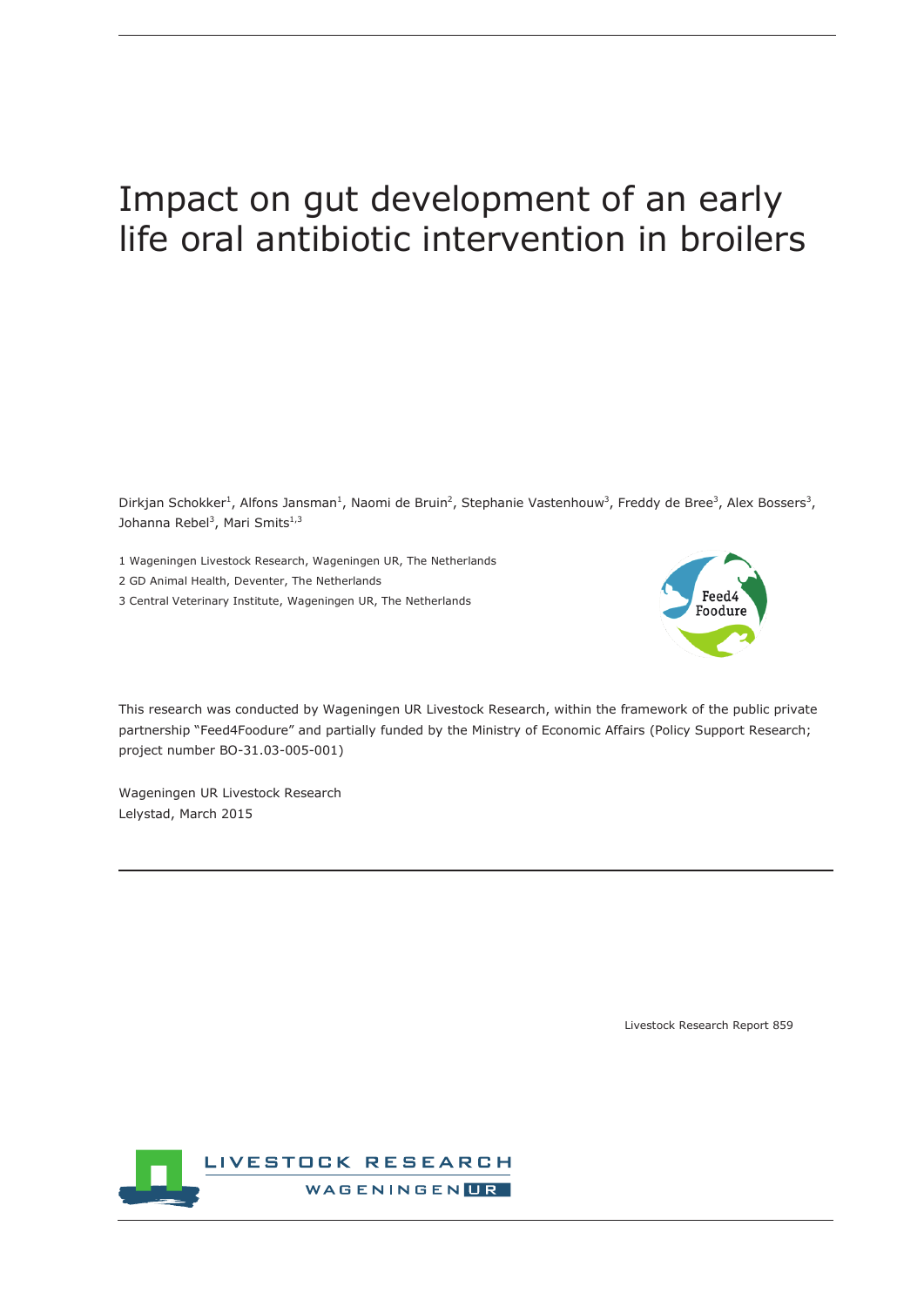Dirkjan Schokker, Alfons Jansman, Naomi de Bruin, Stephanie Vastenhouw, Freddy de Bree, Alex Bossers, Johanna Rebel, Mari Smits, 2014. *Effect of neonatal intervention with amoxicillin; VDI-3 Broiler experiment 2013.* Lelystad, Wageningen UR (University & Research centre) Livestock Research, Confidential Livestock Research Report.

Gut microbial colonization and immune competence development are influenced by early-life environmental factors and interventions, such as oral treatment with antibiotics. Especially during this period the crosstalk between microbiota in the intestinal tract and host cells in the gut mucosal layer is important for immune development and immune programming. In humans, it has been shown that antibiotic treatment during early life can lead to a higher risk for developing immune system disorders such as allergy and asthma.

To investigate the effects on gut microbial colonization in early life, especially on the 'good' colonizers for the immune system development in broilers, we used a perturbation of the natural colonization by administering amoxicillin via the drinking water to 1-day-old chickens for a period of 24 hours. At three time-points after hatch (day 1 (prior to antibiotic administration), 5, and 14) birds were sacrificed to collect various intestinal samples in order to analyse the microbial composition and corresponding gene activity in the tissue.

We provide evidence that early temporary antibiotic treatment affects both the microbiota composition in the intestinal tract as well as the intestinal gene expression in broilers over a period of at least two weeks. Functional analysis of the changes in gene expression showed a significant effect on the expression of immune related processes. Primarily on day 5, most of these immune processes show lower activity of genes in antibiotic treated birds compared to the controls. The results of this study contribute to the identification of parameters for immune competence.

© 2015 Wageningen UR Livestock Research, P.O. Box 338, 6700 AH Wageningen, The Netherlands, T +31 (0)317 48 39 53, E info.livestockresearch@wur.nl, www.wageningenUR.nl/en/livestockresearch. Livestock Research is part of Wageningen UR (University & Research centre).

All rights reserved. No part of this publication may be reproduced and/or made public, whether by print, photocopy, microfilm or any other means, without the prior permission of the publisher or author.



The ISO 9001 certification by DNV underscores our quality level. All our research commissions are in line with the Terms and Conditions of the Animal Sciences Group. These are filed with the District Court of Zwolle.

Livestock Research Report 859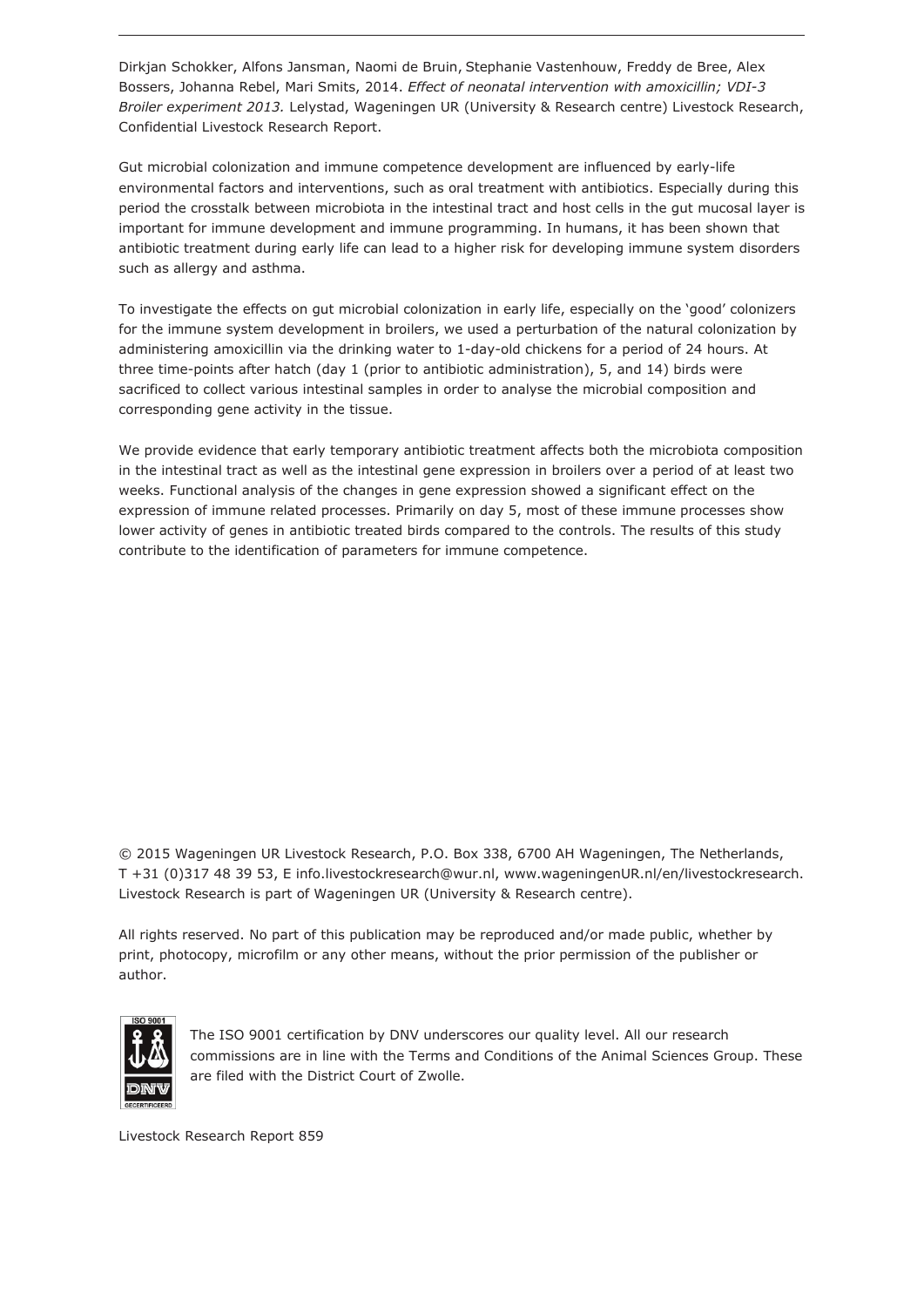# Table of contents

|   |                             | <b>Foreword</b>                                                                      | 5                        |  |  |  |  |
|---|-----------------------------|--------------------------------------------------------------------------------------|--------------------------|--|--|--|--|
|   |                             | <b>Summary</b>                                                                       | $\overline{\phantom{a}}$ |  |  |  |  |
| 1 | <b>Background</b>           |                                                                                      |                          |  |  |  |  |
|   | 1.1                         | Overall aim of VDI3                                                                  | 9                        |  |  |  |  |
|   | 1.2                         | Introduction                                                                         | 9                        |  |  |  |  |
|   | 1.3                         | Objective                                                                            | 9                        |  |  |  |  |
| 2 | <b>Material and Methods</b> |                                                                                      |                          |  |  |  |  |
|   | 2.1                         | Experimental design                                                                  | 10                       |  |  |  |  |
|   |                             | 2.1.1 Housing and diet                                                               | 10                       |  |  |  |  |
|   | 2.2                         | Microbiota data                                                                      | 11                       |  |  |  |  |
|   |                             | 2.2.1 DNA Extraction                                                                 | 11                       |  |  |  |  |
|   |                             | 2.2.2 Amplification of 16S rDNA (V3-PCR)                                             | 11                       |  |  |  |  |
|   |                             | 2.2.3 Sequence analysis and bioinformatics (QIIME)                                   | 12                       |  |  |  |  |
|   |                             | 2.2.4 Statistical analyses                                                           | 12                       |  |  |  |  |
|   | 2.3                         | Transcriptomics data                                                                 | 12                       |  |  |  |  |
|   |                             | 2.3.1 RNA Extraction Tissue                                                          | 12                       |  |  |  |  |
|   |                             | 2.3.2 Labelling, Hybridization, Scanning and Feature Extraction                      | 12                       |  |  |  |  |
|   |                             | 2.3.3 Data Analysis                                                                  | 12                       |  |  |  |  |
|   |                             | 2.3.4 Statistical and Functional Genomics Analysis                                   | 13                       |  |  |  |  |
|   | $2.4^{\circ}$               | Immunohistochemistry                                                                 | 13                       |  |  |  |  |
| 3 | <b>Results</b>              |                                                                                      | 14                       |  |  |  |  |
|   | 3.1                         | Performance                                                                          | 14                       |  |  |  |  |
|   | 3.2                         | Microbiota analyses                                                                  | 15                       |  |  |  |  |
|   | 3.3                         | Transcriptomic analyses                                                              | 20                       |  |  |  |  |
|   | 3.4                         | Immunohistochemistry                                                                 | 23                       |  |  |  |  |
| 4 |                             | <b>Discussion and Conclusions</b>                                                    | 25                       |  |  |  |  |
|   | 4.1                         | Microbial colonization and the effect of a short antibiotic treatment on health      | 25                       |  |  |  |  |
|   | 4.2                         | Functional genomics approach identifies (dis)similarities between antibiotic treated |                          |  |  |  |  |
|   |                             | and control chickens                                                                 | 27                       |  |  |  |  |
|   | 4.3                         | Differences in immune cell populations due to the antibiotic treatment               | 27                       |  |  |  |  |
|   | 4.4                         | Overall conclusion                                                                   | 28                       |  |  |  |  |
|   | 4.5                         | Potential impact                                                                     | 28                       |  |  |  |  |
|   | <b>References</b>           |                                                                                      |                          |  |  |  |  |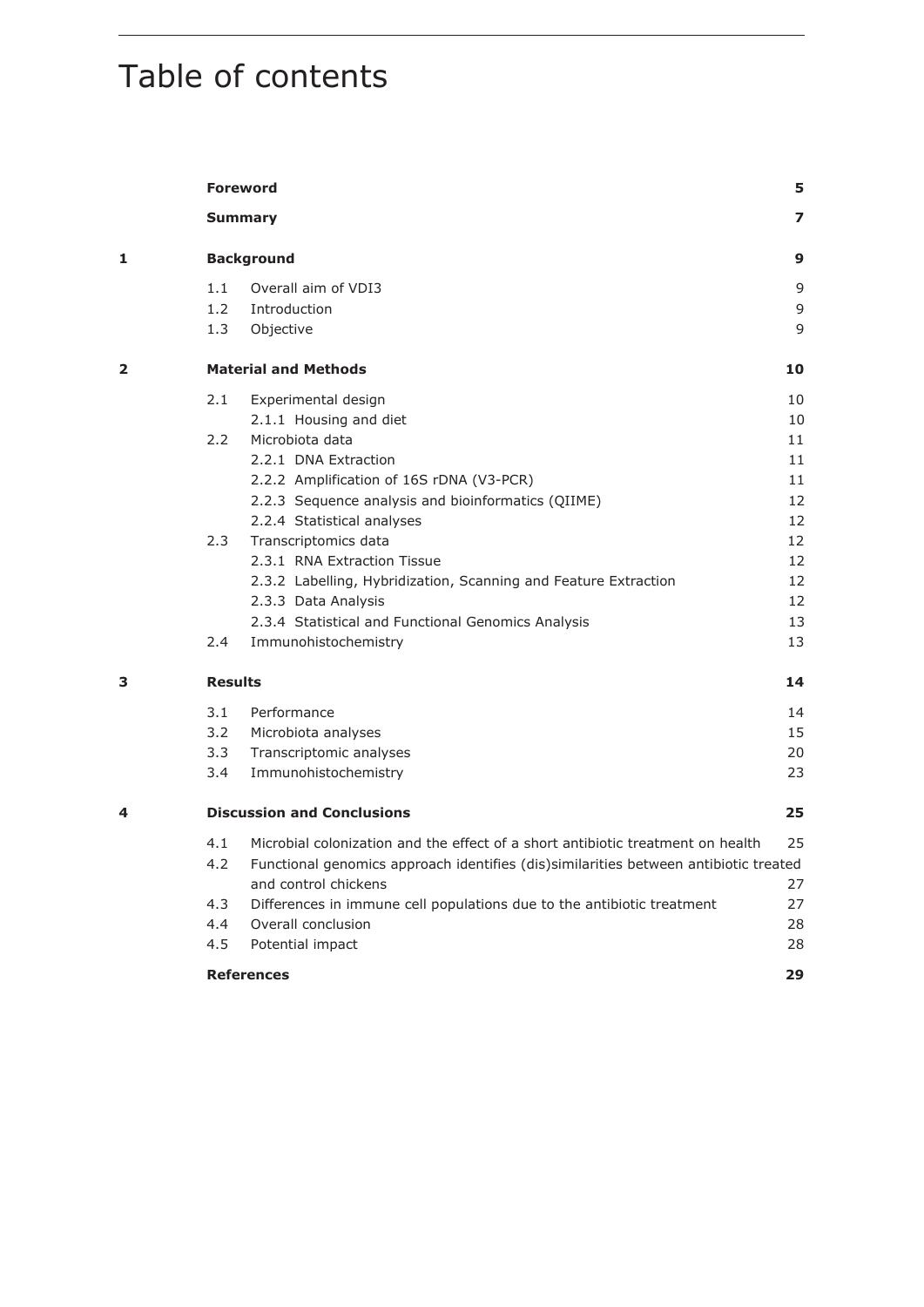## <span id="page-4-0"></span>Foreword

Feed4Foodure is a public-private partnership between the Dutch Ministry of Economic Affairs, a consortium of various organizations within the animal production chain and Wageningen UR Livestock Research. Feed4Foodure aims to contribute to sustainable and healthy livestock farming in the Netherlands, simultaneously strengthening its competitive position on the global market. The Feed4Foodure program line "Nutrition, Intestinal Health, and Immunity", aims to contribute to a reduction in the use of antibiotics in livestock farming by increasing general health and disease resistance. The main goals are to develop innovative measurement techniques for intestinal health and to test new health-promoting nutritional additives in the field of gut health and immunity.

The current report describes an experiment that was conducted to investigate the effect of a shortterm antibiotic intervention in early life on microbial colonization and gut development in broilers. Such an intervention is expected to have negative effects on immune competence. This experiment was performed within the frame work of the Feed4Foodure program line "Nutrition, Intestinal Health, and Immunity" in combination with partners from Breed4Food.

For the current study, scientist of Wageningen UR Livestock Research, Wageningen UR CVI and the Dutch GD Animal Health worked together with representatives from the various private partners, including Agrifirm, ForFarmers, Nutreco, De Heus, Denkavit, and Darling Ingredients International. The authors thank the industry partners of the project team for their worthwhile input.

Prof. Dr. Mari Smits, leader Feed4Foodure program line "Nutrition, Intestinal Health, and Immunity".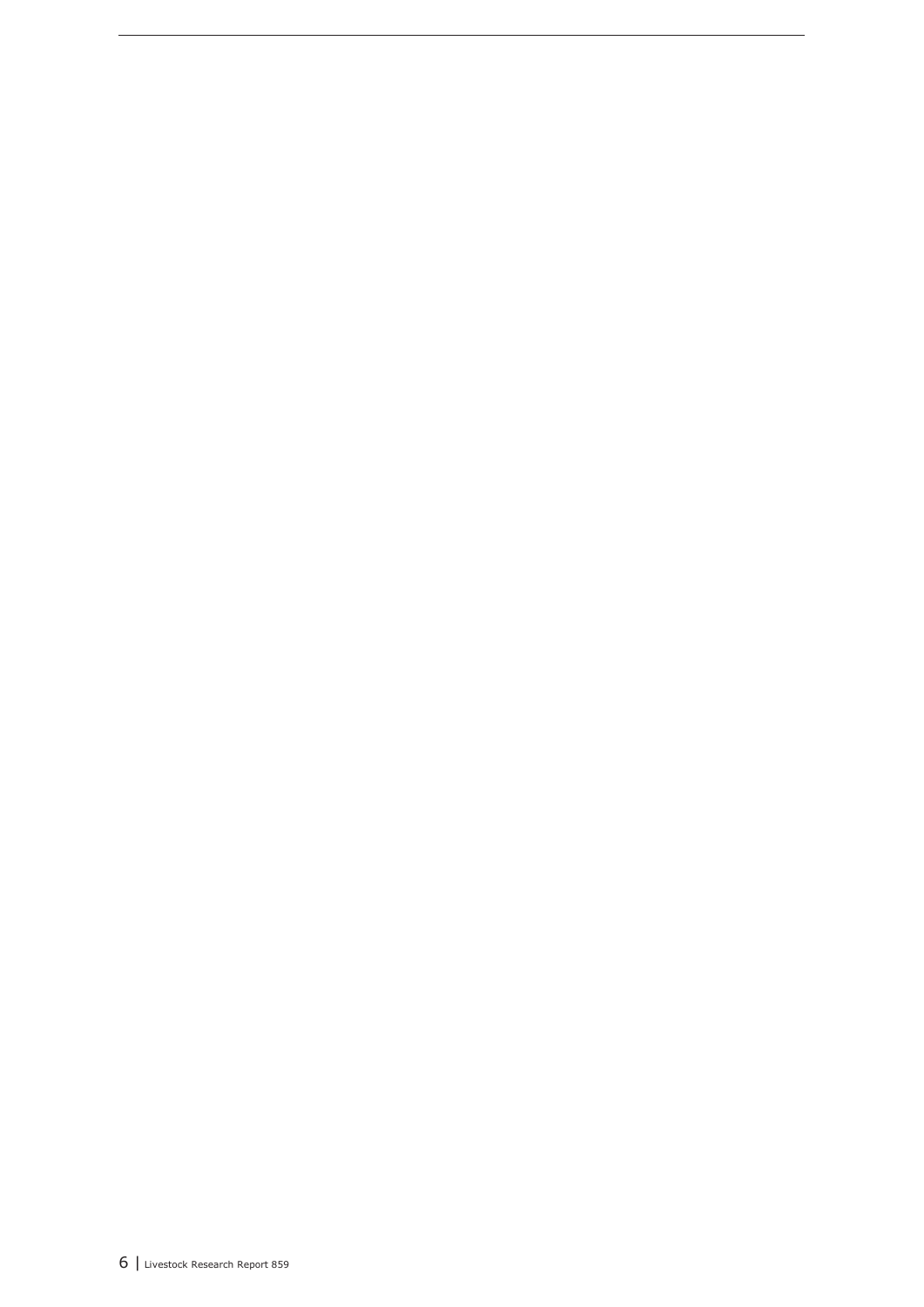## <span id="page-6-0"></span>Summary

Gut microbial colonization and immune competence development are influenced by early-life environmental factors and interventions, such as oral treatment with antibiotics. The crosstalk between microbiota in the intestinal tract and host cells in the gut mucosal layer is important for immune development and programming. In humans, it has been shown that antibiotic treatment in early life can lead to a higher risk for developing immune system disorders such as allergy and asthma.

To investigate the effects on gut microbial colonization in early life we used a perturbation of the natural colonization by administering amoxicillin via the drinking water (67 mg amoxicillin/L) to 1-dayold chickens for a period of 24 hours. Such an intervention is expected to have negative effects on immune competence. A control group was included and not exposed to the antibiotic. Birds were housed in a floor pen system. At three time-points after hatch (day 1 (prior to antibiotic administration), 5, and 14) birds were sacrificed and jejunal digesta were collected to analyse the composition of resident microbiota and corresponding jejunal tissue samples were taken to perform genome-wide gene expression profiling to get insight into immune related processes in the mucosal layer. We provide evidence that early temporary antibiotic treatment affects both the microbiota composition in the intestinal tract as well as the intestinal gene expression in broilers over a period of at least two weeks. Functional analysis of the changes in gene expression showed a significant effect on the expression of immune related processes. Primarily on day 5, most of these immune processes show lower activity of genes in antibiotic treated birds compared to the controls.

Microbial colonization and intestinal immune development are affected by the antibiotic administration in early life. Microbiota composition and diversity changed between control and antibiotic treated birds. Expression of numerous genes changed and were related to changes in the activity of various biological processes in the small intestinal tissue, i.e. immune and cell cycle related processes. Validation of the functional changes was performed by staining immune cells in the small intestinal mucosa, i.e. changes in the number of monocytes/macrophages. In antibiotic treated birds the number of monocytes/macrophages in small intestinal tissue was lower compared to the controls. The generated data provides a valuable tool for identification of immune competence parameters.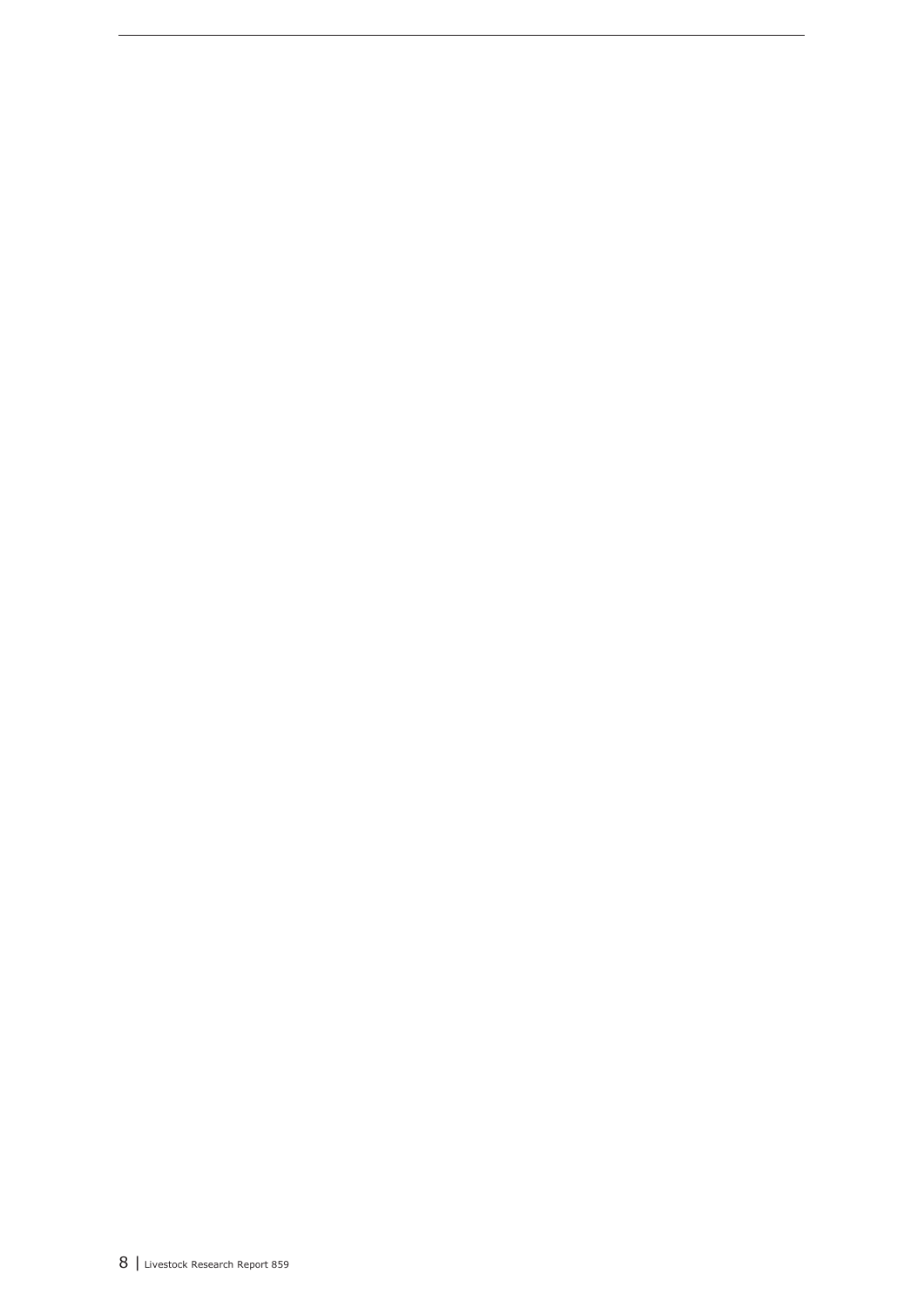## <span id="page-8-0"></span>1 Background

## 1.1 Overall aim of VDI3

Aim of VDI3 'Neonatal models' is the development and application of neonatal models with predictive value to study the impact and underlying mechanisms of nutritional- and microbial interventions and to identify indicators regarding the gut development in terms of immune development and functionality in order to have a maximum immune competence in later life. In the neonatal period a lasting influence of a (dietary) intervention can be exerted on the development and competence of the immune system. With such neonatal models, testing the functional effect of feed ingredients, i.e. raw materials, feed additives, and nutrient composition, in early life on animal health, immune competence and productivity can be examined.

## 1.2 Introduction

To influence the gut development at early age, we have chosen for an antibiotic treatment because it is known that antibiotics have a tremendous effect on the microbial population and a potential 'negative" effect on immune competence. The antibiotic used in this study was amoxicillin, which is used in broiler production systems in case respiratory or gastro-intestinal infections are detected. Amoxicillin is a moderate-spectrum β-lactam antibiotic and has proven effects on susceptible Grampositive and Gram-negative bacteria.

Early life gut development encompasses morphological, functional, and immunological development. Here we are mainly interested in the immunological development, which after hatch develops rapidly in broiler chickens. in the first weeks of life, different categories of immunological processes can be identified [1-3]. Based on spatio-temporal gene expression profiles, the following sequential order in time was observed for immune related processes: 1) innate development and influx of immune cells to the gut from the lymphoid tissues; 2) immune differentiation and specialization; and 3) maturation and immune regulation [3].

For pigs, it has already been shown that perturbation of the intestinal microbial colonization during early life leads to altered microbiota composition and diversity for a certain period of time [4-6]. This perturbation also effected the expression of numerous immune related genes in the gut mucosal tissue for a longer period of time. This suggest an important role for the early microbial colonizers of the gut for the development and/or programming of the mucosal immune system. In addition, also studies in mice and humans show that modulating the microbial colonization in early life by antibiotics can lead to higher risk of developing immunity based disorders such as asthma and allergy [7-9]. Therefore, it is worthwhile to also investigate the importance of early life microbial colonization on immune status in broiler chickens, which is relevant for industry regarding the production of vital broiler chicks. In addition, detailed analysis of a variety of gut related parameters may help in the identification of parameters associated with immune competence.

In the present study, the antibiotic amoxicillin was administrated via the drinking water (67 mg amoxicillin/L) to 1-day-old chickens for a period of 24 hours, to perturb the 'natural' colonization of microbiota. In contrast the control group received no antibiotics. To find out whether the microbiota and host gene expression were altered by the treatment, we collected jejunal tissue and digesta at three time-points (day 1 (prior to antibiotic administration), 5, and 14). In depth sequencing of the resident microbiota was performed on the jejunal digesta samples and for the jejunal tissue genome wide gene expression studies were performed.

## 1.3 Objective

The objective of this study was to investigate the impact of a short-term perturbation during early life to the resident microbiota in jejunal digesta, i.e. microbiota composition and diversity, as well as the impact on the jejunal tissue gene expression and jejunal immune cells. Such measurements will contribute in identifying parameters associated with immune competence of broilers.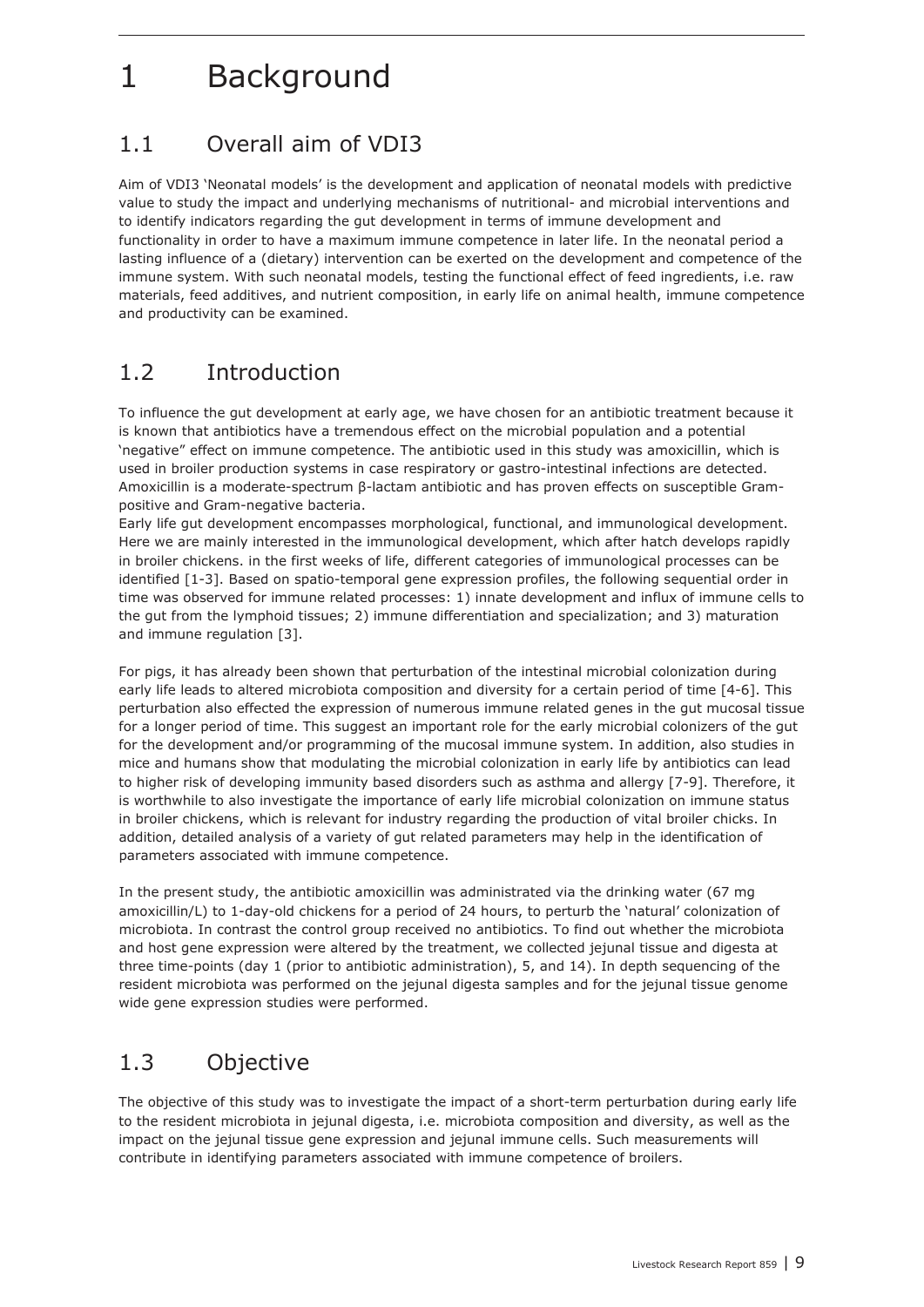# <span id="page-9-0"></span>2 Material and Methods

## 2.1 Experimental design

1-day-old chickens (Cobb500) were housed in a floor pen system (16 pens in total) in which the chickens had *ad libitum* access to feed and water. We assumed that chickens will consume approximately 0.012 L water the first day. The antibiotic treatment consisted of 0.067 gram Octacillin® per litre drinking water, which corresponds to approximately 0.8 mg Octacillin® per bird per day. Octacillin® contains 687mg amoxicillin per gram Octacillin® corresponding to 800mg amoxicillin trihydrate. Birds were sacrificed for tissue sampling at day 1, before the antibiotic treatment. At this time-point 80 chickens were sacrificed (5 per pen). At days 5 and 14, 160 chickens were sacrificed, 80 control and 80 antibiotic treated chickens respectively. Subsequently these 80 samples of digesta and jejunal tissue were pooled for further analysis, samples of 10 chickens per pool and in total 8 pools (see Figure 1).



*Figure 1. Schematic representation of experimental design. Eighty birds were sacrificed at day 1, 5, 14 for control birds (without antibiotic), WA1, WA5, and WA14 respectively, and at day 5 and 14 for antibiotic treated birds, A5 and A14 respectively. The antibiotic (Octacillin®*  [amoxicillin]) was administrated for one day, starting at day 1 and lasting for 24 hours, *via the drinking water. At all sampling days, jejunal digesta was taken for sequencing of the luminal microbiota. Jejunal tissue was taken for host gene expression and immunohistochemical staining of different immune cells.*

#### 2.1.1 Housing and diet

The 1-day-old chicken were housed in a floor pen system and had ad libitum access to feed and water. The diet composition is depicted in Table 1.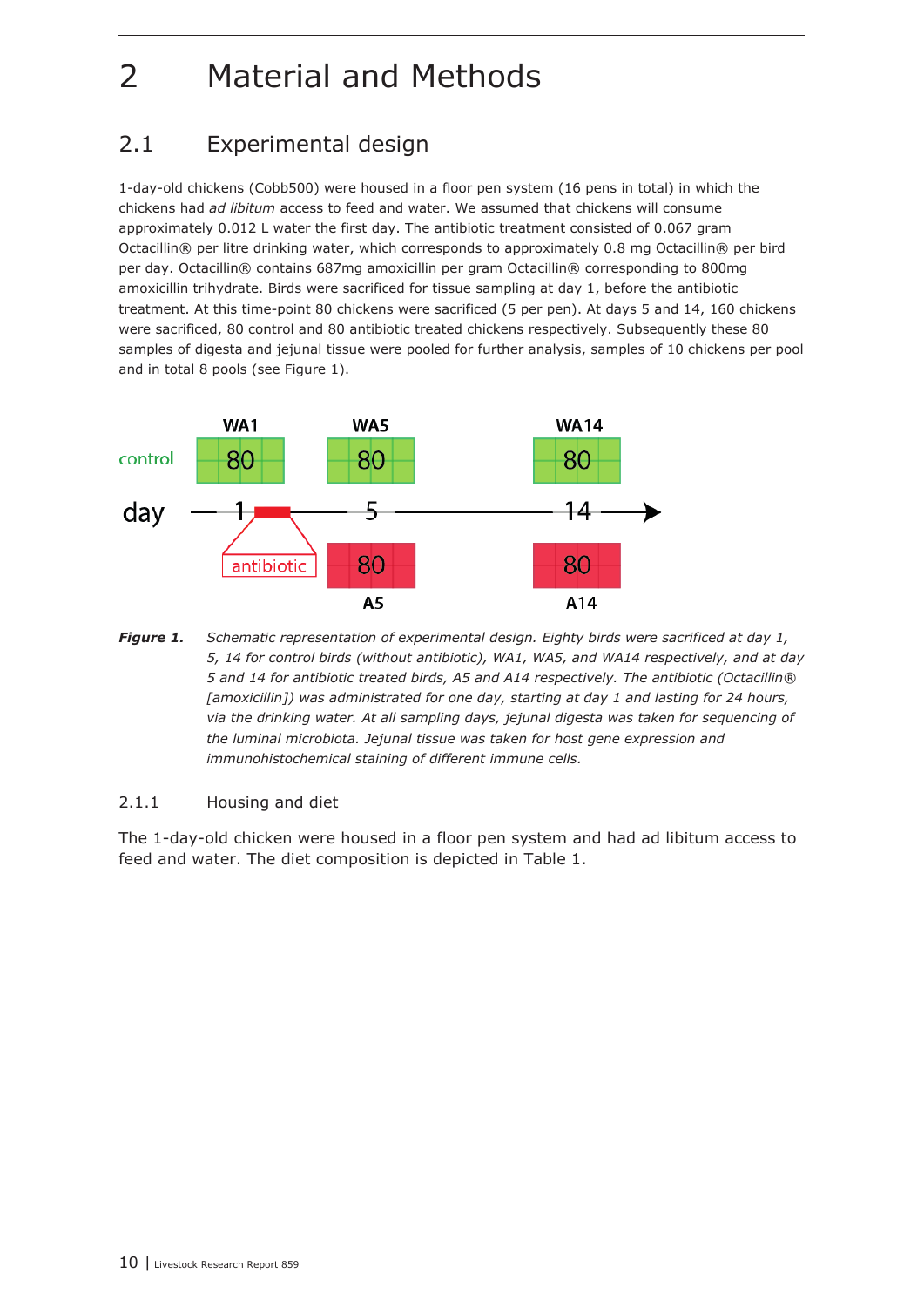### <span id="page-10-0"></span>Table 1

*Ingredient and calculated nutrient composition of broiler starter diet.*

| <b>Ingredient</b>                    | $%$ inclusion | <b>Calculated nutrients</b>      | g/kg             |
|--------------------------------------|---------------|----------------------------------|------------------|
| Maize                                | 35.03         | Crude protein                    | 201 <sup>1</sup> |
| Soybean meal                         | 30.00         | Ether extract                    | $61^{1}$         |
| Wheat                                | 27.60         | Crude fibre                      | 30 <sup>1</sup>  |
| Premix                               | 2.00          | Ash                              | 52 <sup>1</sup>  |
| Soybean oil                          | 1.92          | Starch (Brunt)                   | 376 <sup>1</sup> |
| Palm oil                             | 1.00          | Ca                               | 7.7 <sup>1</sup> |
| Chalk                                | 0.70          | P                                | $5.2^{1}$        |
| Monocalcium phosphate                | 0.66          | <b>CI</b>                        | 1.7              |
| Sodium bicarbonate                   | 0.23          | Na                               | 1.6              |
| DL-methionine                        | 0.26          | Cu                               | 0.01             |
| Lysine HCI                           | 0.22          | K                                | 8.6              |
| L-threonine                          | 0.05          | Vitamin A $(IV^2/kg)$            | 12500            |
| Salt                                 | 0.19          | Vitamin D3 (IU/kg)               | 3500             |
| Enzyme (NSP degrading <sup>3</sup> ) | 0.02          | Vitamin E                        | 0.1              |
| Enzyme $(4$ -Phytase <sup>4</sup> )  | 0.01          | 6-phytase ( $PU^2/kg$ )          | 500              |
|                                      |               | Digestible lysine                | 11.2             |
|                                      |               | Digestible methionine            | 5.4              |
|                                      |               | Digestible methionine + cysteine | 8.3              |
|                                      |               | Digestible threonine             | 6.9              |
|                                      |               | Digestible tryptophan            | 2.2              |
|                                      |               | Digestible isoleucine            | 7.7              |
|                                      |               | Digestible valine                | 8.3              |
|                                      |               | Digestible arginine              | 12.5             |
|                                      |               | Digestible glycine + serine      | 16               |
|                                      |               | Absorbable phosphorus            | 4.2              |

<sup>1</sup> Analysed values

<sup>2</sup> International Units

<sup>3</sup> Hostazyme X®

<sup>4</sup> Phyzyme® XP 5000L

## 2.2 Microbiota data

#### 2.2.1 DNA Extraction

Jejunal content was snap frozen in liquid nitrogen and stored at -80°C. For the microbial DNA extraction the following protocol was used. Jejunal content was mixed 1:1 with phosphate buffered saline (PBS) and vortexed, subsequently it is centrifuged for 5 minutes (300g) at 4°C. The supernatant was transferred to a new tube and spun for 10 minutes (9000g) at 4°C, thereafter supernatant was removed. DNA was extracted by using the QIAamp DNA Stool Mini Kit protocol as described by the manufacturer. The samples were eluted in 100 µl of the (provided) elute buffer and afterwards an optical density measurement to check the quality was performed on Nanodrop (Agilent Technologies).

### 2.2.2 Amplification of 16S rDNA (V3-PCR)

PCR was used to amplify the 16S rDNA V3 fragment using forward primer V3\_F

(CCTACGGGAGGCAGCAG) and reverse primer V3\_R (ATTACCGCGGCTGCTGG). PCR conditions were as follows: 2 m at 98°C, 15 x (10s at 98°C, 30 s at 55°C, 10 s at 72°C), 7 min at 72°C. PCR efficiency was checked on agarose gel by visual inspection.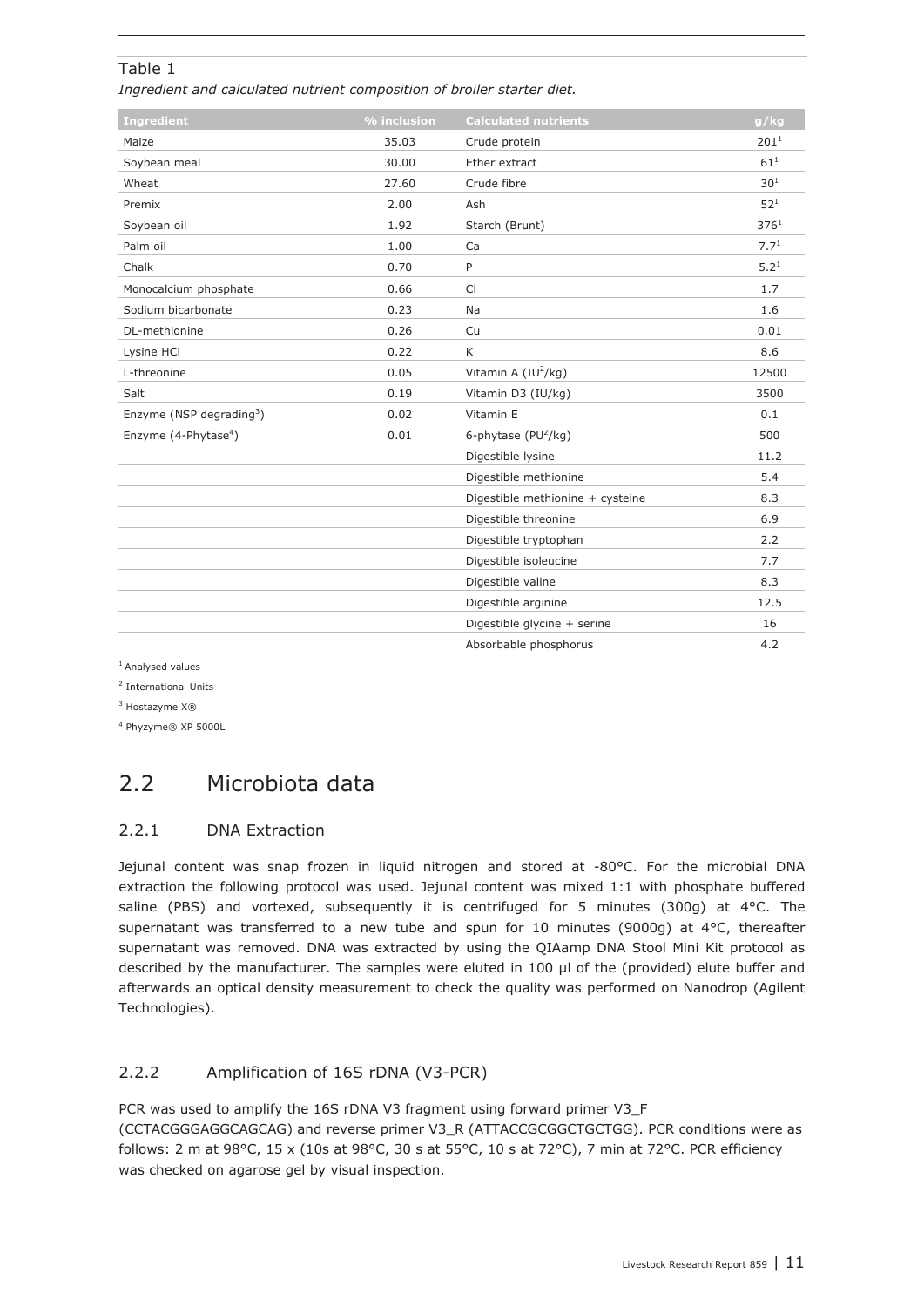### <span id="page-11-0"></span>2.2.3 Sequence analysis and bioinformatics (QIIME)

Samples were sequenced by targeted-amplicon 16S sequencing using the MiSeq sequencer (Illumina) and analysed for taxonomy profile per sample with clustering by profile by using QIIME [10]. Standard assembly based on amplicon, with primer removal was performed. For Quality filtration the following settings were used: 1) > Q20 and 2) amplicons > 100 bases. For the data analysis pseudoreads were clustered into operational taxonomic units (OTUs) per sample at 97% similarity and OTUrepresentative sequences were aligned against the aligned Greengenes core set (13\_8 release) [11, 12]. Furthermore chimeras were removed with Chimeraslayer [13].

### 2.2.4 Statistical analyses

The biodiversity of the jejunal microbiota was calculated by the vegan package (http://cran.rproject.org/web/packages/vegan/) within the R environment, by employing the Shannon diversity index. The Redundancy analysis (RDA) was also performed by using the vegan package, the following model was ran on the family level microbiota data: *y = Time + Treatment + Time\* Treatment + error*. RDA is a constrained linear ordination method, combining multiple regression with principal component analysis (PCA). Each canonical axis is the linear combination of all explanatory variables. RDA is often used in ecology and allows the user to specify the number of variables, i.e. by defining a model. With RDA it is possible to extract and summarize the variation of the dataset and therefor useful as explorative analysis and to identify trends in the data.

## 2.3 Transcriptomics data

### 2.3.1 RNA Extraction Tissue

Total RNA was extracted from 50 to 100 mg jejunum tissue. All samples were homogenised using the TisuPrep Homogenizer Omni TP TH220P) in TRizol reagent (Life Technologies) as recommended by the manufacturer with minor modifications. The homogenised tissue samples were dissolved in 5 ml of TRizol reagent. After centrifugation the supernatant was transferred to a fresh tube. Subsequently, Direct-zol™ RNA MiniPrep Kit by Zymo Research was used as described by the manufacturer. The RNA was quantified by absorbance measurements at 260 nm. Quality Control was performed by Agilent Bioanalyser.

### 2.3.2 Labelling, Hybridization, Scanning and Feature Extraction

Labelling of RNA was done as recommended by Agilent Technologies using the One-Color Microarray-Based Gene Expression Analysis Low input Quick Amp Labelling. The input was 10 ng of total RNA and 600 ng of labelled cRNA is used on the eight pack array. Hybridization was performed as described in the One-Color Microarray-Based Gene Expression Analysis Low input Quick Amp Labelling protocol from Agilent in the hybridization oven (G2545A hybridization Oven Agilent Technologies). The hybridization temperature is 65°C with rotation speed 10 rpm for 17 hours. After 17 hours the arrays are washed as described in the One-Color Microarray-Based Gene Expression Analysis Low input Quick Amp Labelling protocol from Agilent. The arrays where scanned using the DNA microarray scanner with Surescan high resolution Technology from Agilent Technologies. Agilent Scan Control with resolution of 5 µm, 16 bits and PMT of 100%. Feature extraction was performed using protocol 10.7.3.1 (v10.7) for 1 colour gene expression.

### 2.3.3 Data Analysis

The data were analysed by using R (v3.0.2) by executing different packages, including LIMMA [14] and arrayQualityMetrics [15]. The data were read in and background corrected (method="normexp" and offset=1) with functions from the R package LIMMA  $[14]$  from Bioconductor  $[16]$ . Quantile normalisation of the data was done between arrays. The duplicate probes mapping to the same gene were averaged ('avereps') and subsequently the lower percentile of probes were removed in a threestep procedure, 1) get the highest of the dark spots to get a base value, 2) multiply by 1.1, and 3) the gene/probe must be expressed in each of the samples in the experimental condition.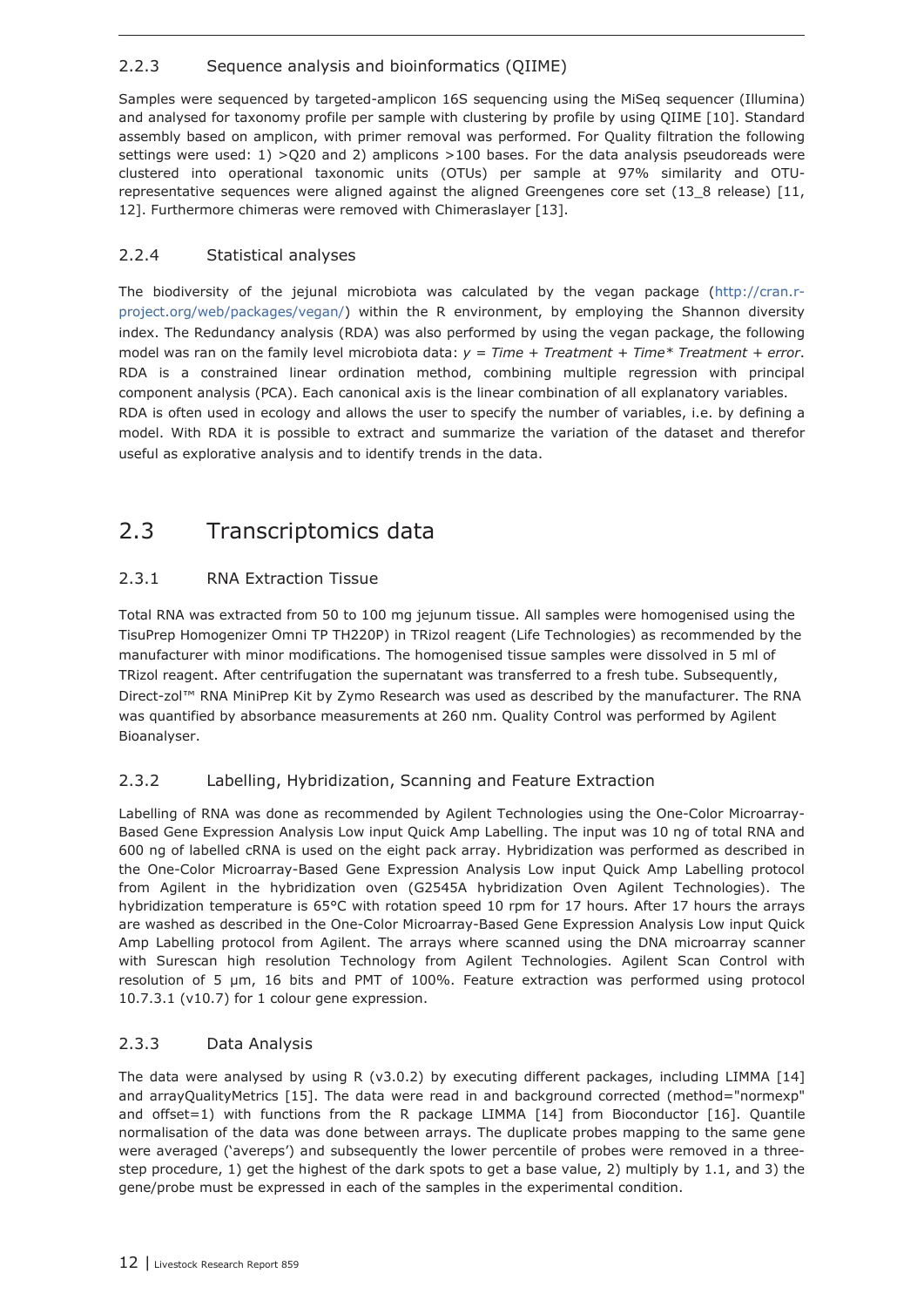#### <span id="page-12-0"></span>2.3.4 Statistical and Functional Genomics Analysis

To test the differences between the experimental groups (without antibiotics and antibiotics) on both day 5 and 14, the following contrasts, A5-WA5 and A14-WA14, were generated within the LIMMA package [14]**.** Database for Annotation, Visualization and Integrated Discovery (DAVID) was used to perform Functional Annotation Clustering (FAC) for the two different contrasts, i.e. A5-WA5 and A14- WA14. The up- and down-regulated genes were separately analysed. DAVID can be used to extract biological meaning from large gene lists. DAVID combines multiple databases, i.e. gene expression tissues, protein domains and interaction, pathways, sequence features, and Gene Ontology. FAC is a gene-term enrichment method that identifies the most over-represented biological terms associated to the gene list of interest. The results can help in gaining more (in-depth) understanding of the biological mechanisms.

## 2.4 Immunohistochemistry

Jejunal cryosections, 8 μm thick, were collected at day 1, 5, and 14 and stained with specific antibodies using an indirect immunoperoxidase staining method as described by Schokker *et al.* (2010) [17]. In brief, slides were treated for endogenous peroxidase activity, blocked with BSA, and incubated with monoclonal antibodies against  $CD4^+$  cells,  $CD8^+$  cells, or macrophage-like cells (CT-4, 1:200; CT-8, 1:200; and KUL01, 1:50, respectively; Southern Biotech, Birmingham, AL), followed by peroxidase-conjugated rabbit anti-mouse Ig (P0161, Dako, Denmark). Peroxidase activity was detected by 3,3-diaminobenzidine, and sections were counterstained with haematoxylin. Negative controls were performed by omitting of the primary antibody. One to three representative microscopic images were captured per sample and analysed using Olympus cellSens Dimension version 1.7.1 software. Positive-stained cells were counted, averaged per time point and group, and represented as positive-cells per tissue area (square mm).

The avian intestinal immune system consists of many immune cells, including macrophages and dendritic cells [18, 19], plasma and (memory-) B cells [20], and T cells, e.g. helper T cells (T<sub>H</sub> cells), cytotoxic T lymphocytes (CTLs), regulatory T cells, natural killer T cells and memory T cells [21].

In addition, intraepithelial lymphocytes (IELs) are abundantly dispersed in the mucosal layer. IELs monitor the gut lumen and eliminate distressed epithelial cells [22]. Other specific gut immune cells are lamina propria lymphocytes (LPLs), the phenotype of these LPLs is of activated memory T cells [23]. For the present study we have chosen three cell types which cover different parts of the immune system, i.e. these cells represent both innate and adaptive immunity in chickens.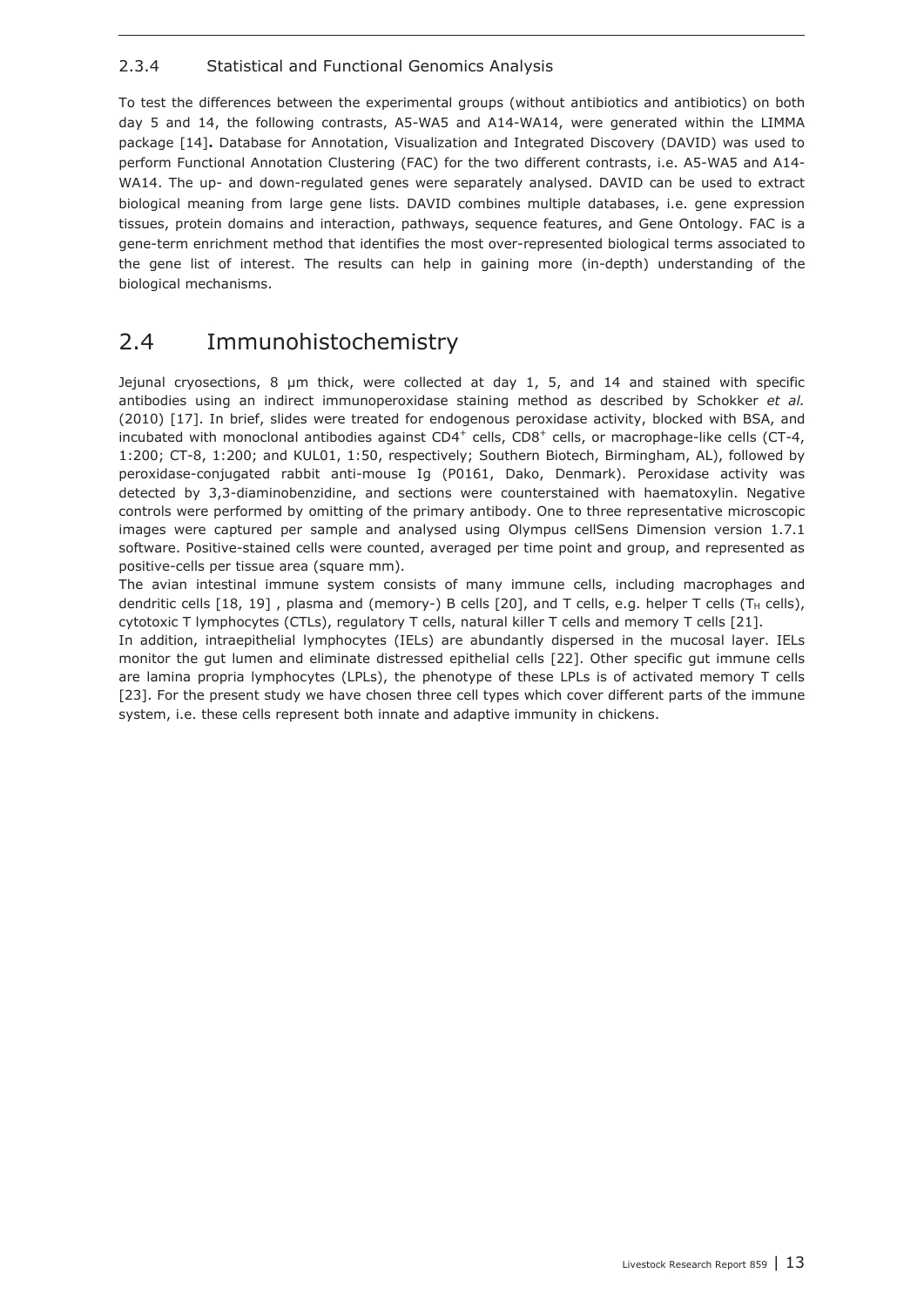# <span id="page-13-0"></span>3 Results

## 3.1 Performance

To investigate whether the antibiotic treatment affected the performance, body weight, feed intake and feed conversion ratio (FCR) were measured for multiple time-periods. Both body weight and FCR were statistically not significantly different between antibiotic-treated and control chickens. Body weight showed an increase in time, from approximately 130 g at day 5 to 2.3 kg at day 34 (Figure 2). FCR increased from approximately 0.8 at day 5 to about 2.3 at day 34 (Figure 3).





**Body weight**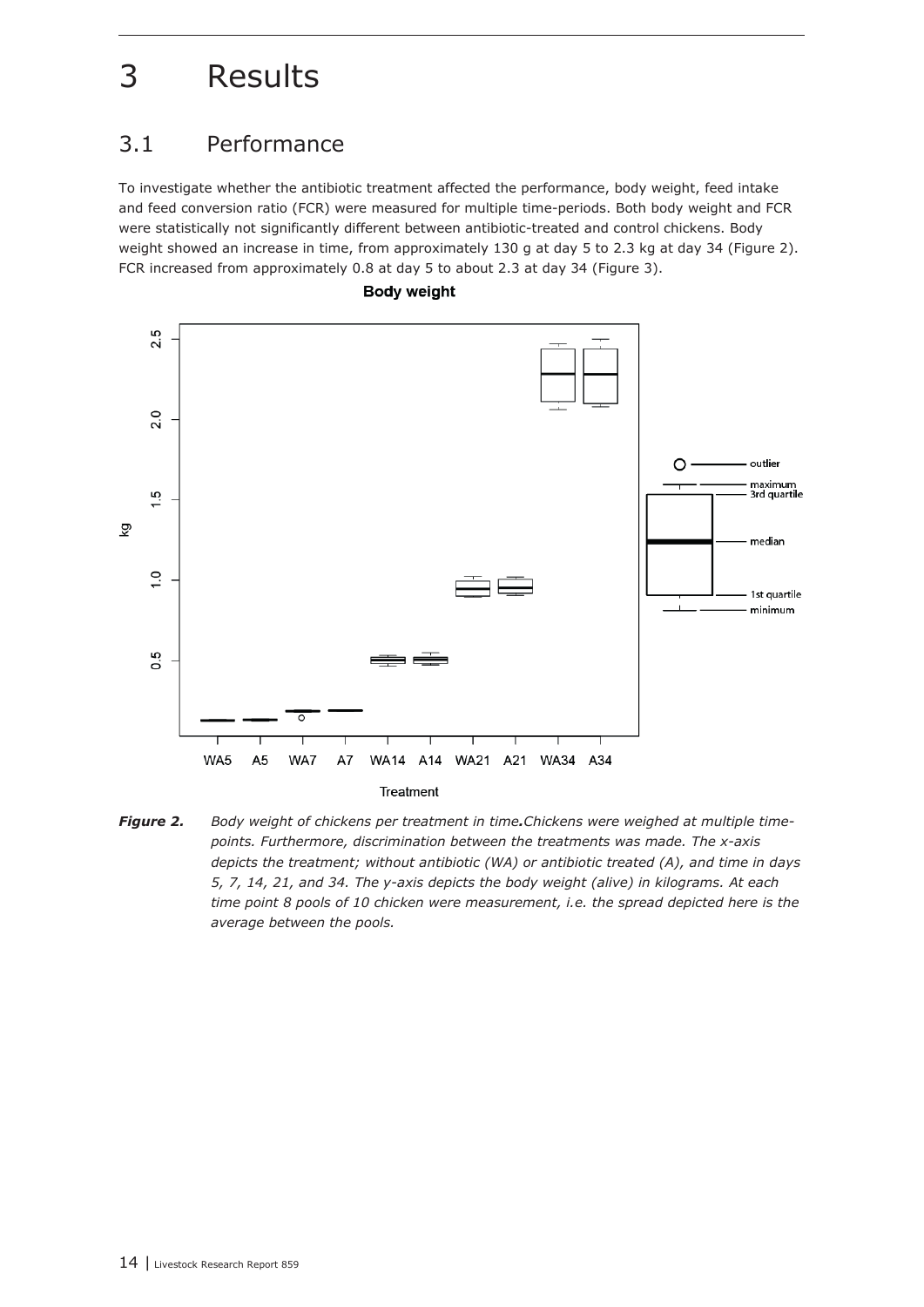<span id="page-14-0"></span>

#### Treatment

*Figure 3. Feed conversion ratio of chickens per treatment in time. Feed conversion ratio (FCR) was measured over different time periods and discrimination between the experimental treatments was made. The x-axis depicts the treatment; without antibiotic (WA) or antibiotic treated (A), and time in days 5, 7, 14, 21, and 34. The y-axis depicts the FCR. At each time point 8 pools of 10 chicken were measurement, i.e. the spread depicted here is the average between the pools.*

## 3.2 Microbiota analyses

To evaluate the impact of antibiotic treatment on the composition and diversity of intestinal microbiota, MiSeq data was used based on the 16S region of bacteria. To get generic insight into the microbiota and relative abundance of microbial groups in time, we selected the top 11 most abundant families over all three time-points (Table 2). This shows that the most dominant families, based on the relative contribution (RC), on day 1 were the Enterobacteriaceae (61.1%) and Enterococcaceae (25.9%). Because we were specifically interested in the temporal aspect, the following average relative contributions are averaged over control and antibiotic treated birds. However for day 5 the most dominant families were the Lactobacillaceae (76.1%) and Enterococcaceae (23.4%). At day 14, again a shift in dominant families is observed when compared to the previous recorded time-point, here Lactobacillaceae (76.3%) and Streptococcaceae (10.4%) are the most dominant families.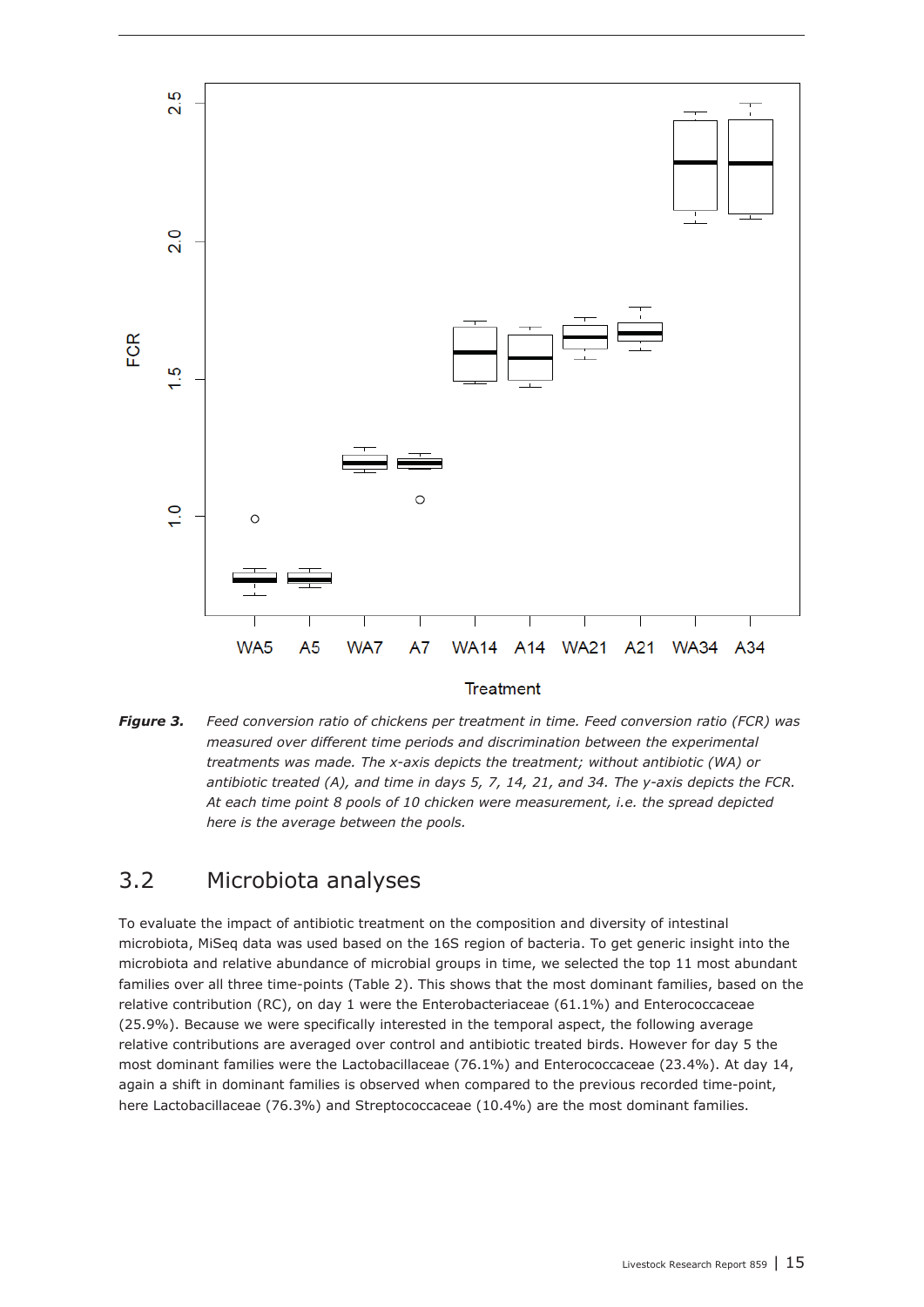#### Table 2

*Effect of antibiotic treatment on d 1 of age on intestinal microbiota composition on d 5 and 14*

| <b>Phylum</b>      | <b>Class</b>        | Family              | WA1               | WA5    | A5     | <b>WA14</b> | A14  |
|--------------------|---------------------|---------------------|-------------------|--------|--------|-------------|------|
| Firmicutes         | Bacilli             | Enterococcaceae     | 25.9 <sup>1</sup> | 21.7   | 25.2   | 4.9         | 9.9  |
| Firmicutes         | Bacilli             | Lactobacillaceae    | 0.5               | 77.9   | 74.2   | 82.2        | 70.5 |
| Firmicutes         | Bacilli             | Leuconostocaceae    | < 0.01            | 0.04   | 0.08   | 0.1         | 0.2  |
| Firmicutes         | Bacilli             | Streptococcaceae    | 0.4               | 0.2    | 0.3    | 8.9         | 11.9 |
| Firmicutes         | Clostridia          | Clostridiaceae      | 6.0               | < 0.01 | 0.01   | 0.2         | 0.2  |
| Firmicutes         | Clostridia          | Other               | < 0.01            | < 0.01 | 0.02   | 0.4         | 0.7  |
| Firmicutes         | Erysipelotrichi     | Erysipelotrichaceae | < 0.01            | 0.05   | 0.05   | 0.04        | 0.7  |
| <b>Tenericutes</b> | Mollicutes          |                     | < 0.01            | < 0.01 | < 0.01 | 0.02        | 1.1  |
| Proteobacteria     | Gammaproteobacteria | Enterobacteriaceae  | 61.1              | 0.05   | 0.04   | 3.0         | 3.2  |
| Unclassified       |                     |                     | 3.5               | < 0.01 | < 0.01 | < 0.01      | 0.2  |
| Bacteria_Other     |                     |                     | 1.9               | < 0.01 | < 0.01 | < 0.01      | 0.1  |
| Total              |                     |                     | 99.3              | 99.9   | 99.9   | 99.7        | 98.6 |

In **bold** are the two most dominant families per time-point. Abbreviations: WA1; without antibiotic day 1, WA5; without antibiotic day 5, A5; with antibiotic day 5, WA14; without antibiotic day 14, A14; with antibiotic day 14.

 $1$  average relative contribution

To test the microbiota composition as a whole, multivariate redundancy analysis (RDA) of the approximate family-level was performed, which showed a clear separation of the time effect (days of age and time after antibiotic treatment) and high overlap is observed within days between the experimental treatments (Figure 4). To test whether specific microbial families (n=46) are significantly different between the treatment and control on a specific time-point, we employed the Wilcoxon signed-rank test. This resulted in eight significantly different family groups (p<0.05) for day 5, and three significantly different family groups ( $p$ <0.05) for day 14. When multiple testing correction is taken into account only three family groups remain for day 5, and for day 14 no family groups were left (Table 3). When zooming in on the microbiota diversity, calculated by the Shannon diversity index, based on the genus/species level data, no significant differences between the treatments were observed at day 5 or 14 (Figure 5).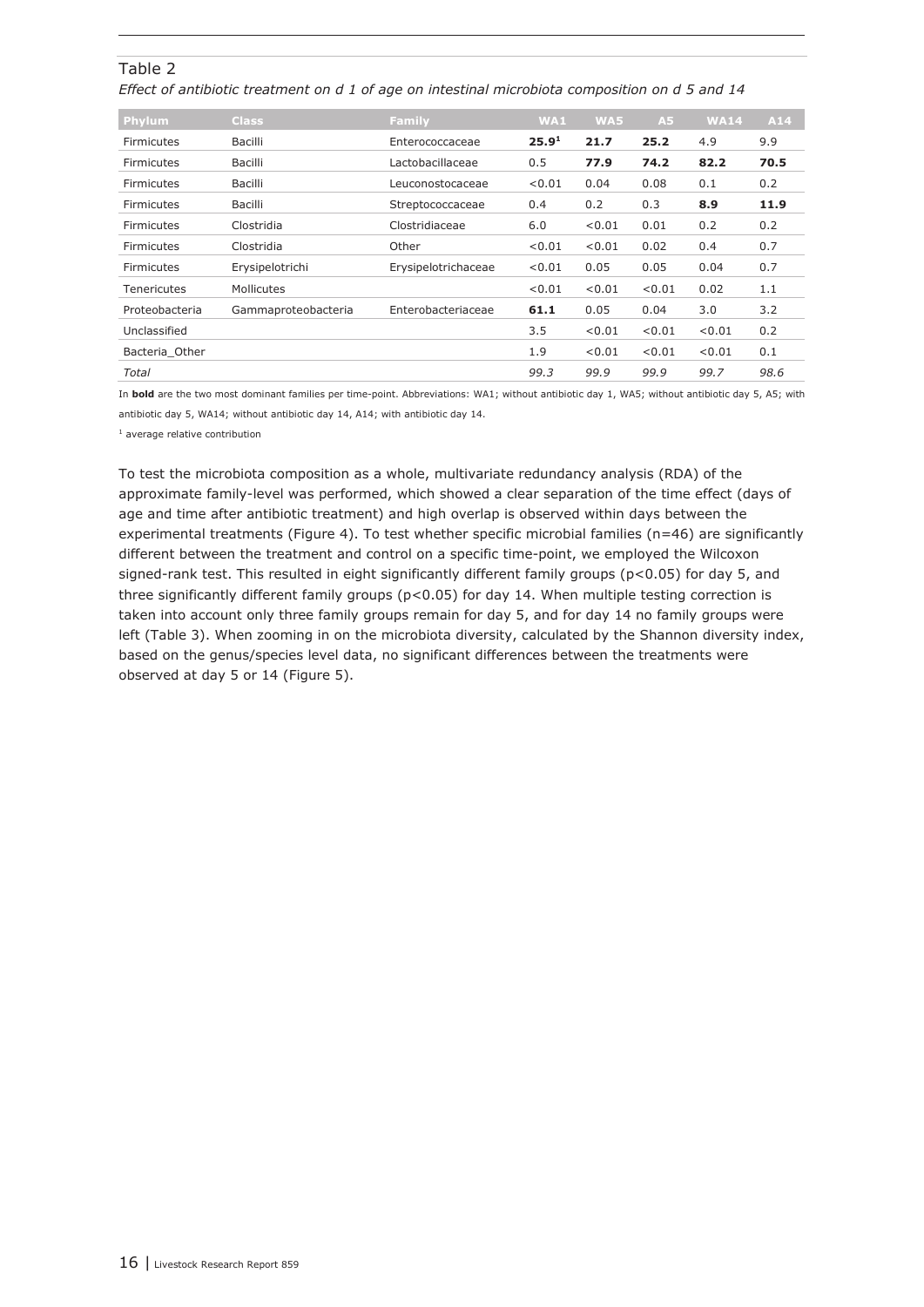



*Figure 4. Redundancy analysis (RDA) of family level microbial groups of jejunum digesta. The x-axis depicts explanatory axis 1 (RDA1) and y-axis depicts explanatory axis 2 (RDA2). Each condition is represented by a different colour (day 1, grey; day 5, where 'WA' is blue and 'A' is cyan; and day 14 where 'WA' is red and 'A' is orange). The grey arrows represent the environmental variables as constraining variables (i.e. the different microbial groups). The following model was used as input for the RDA:*  $y = Time + Treatment + Time * Treatment$ *+ error.*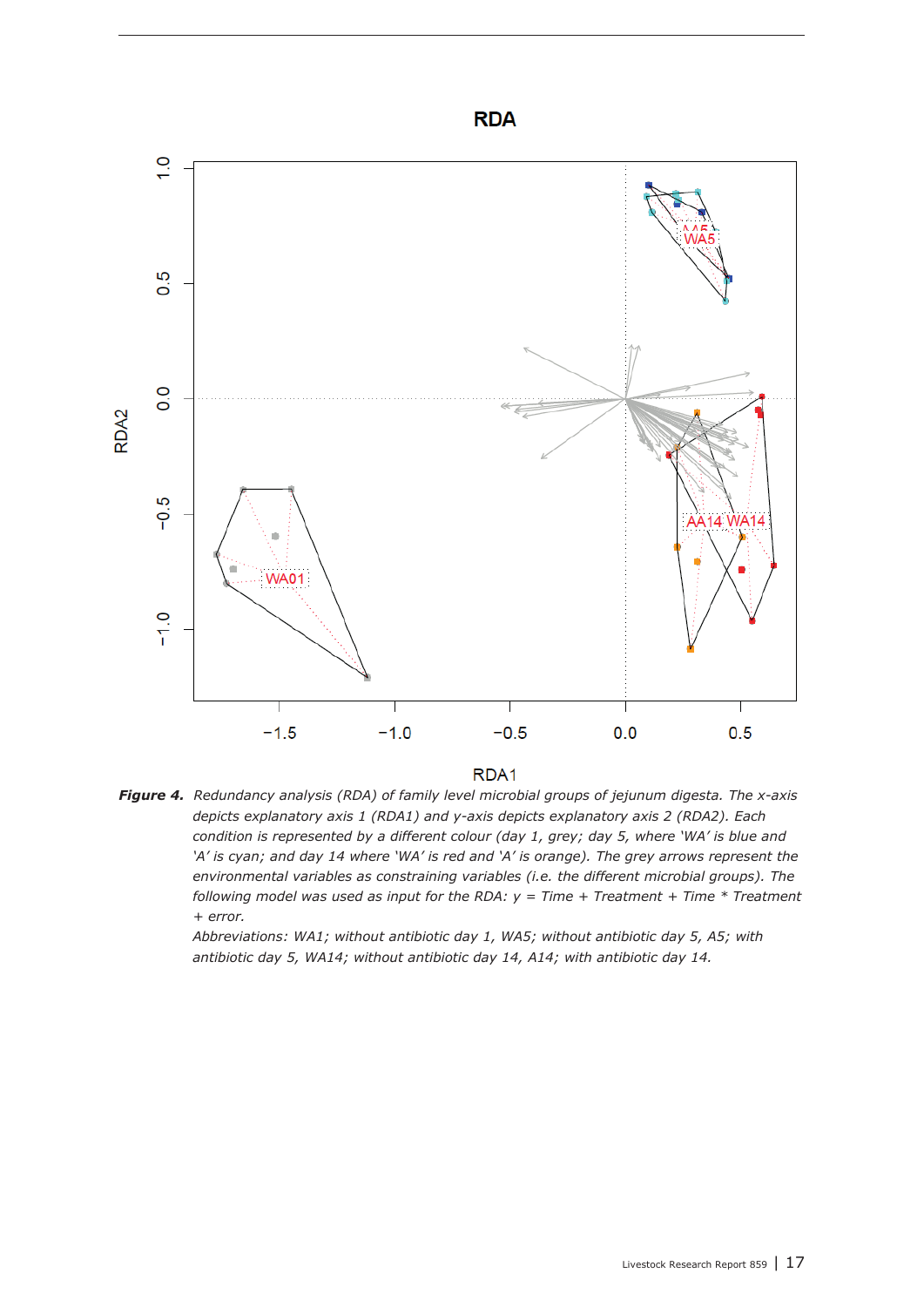#### Table 3

*Differences at family level microbial groups between control and by antibiotic treatment*

| Day | Phylum         | <b>Class</b>   | Family                 | p.value <sup>1</sup> | FDR <sup>2</sup>  | WA5     | A5      | <b>WA14</b> | A14     |
|-----|----------------|----------------|------------------------|----------------------|-------------------|---------|---------|-------------|---------|
| 5   | Firmicutes     | Bacilli        | Bacillaceae            | < 0.01               | 0.04 <sup>3</sup> | 0.00    | 0.01    | 0.01        | 0.30    |
|     | Firmicutes     | Bacilli        | Carnobacteriaceae      | < 0.01               | 0.04              | 0.00    | 0.01    | 0.01        | 0.02    |
|     | Firmicutes     | Bacilli        | Leuconostocaceae       | < 0.01               | 0.04              | 0.04    | 0.08    | 0.12        | 0.16    |
|     | Actinobacteria | Actinobacteria | Nocardiopsaceae        | 0.02                 | 0.11              | < 0.001 | < 0.001 | < 0.001     | < 0.001 |
|     | Firmicutes     | Bacilli        | Thermoactinomycetaceae | 0.02                 | 0.11              | < 0.001 | < 0.001 | < 0.001     | < 0.001 |
|     | Firmicutes     | Clostridia     | Ruminococcaceae        | 0.03                 | 0.13              | < 0.001 | < 0.001 | 0.01        | 0.38    |
|     | Actinobacteria | Other          | Other                  | 0.04                 | 0.15              | < 0.001 | < 0.001 | < 0.001     | < 0.001 |
|     | Unclassified   | Other          | Other                  | 0.05                 | 0.15              | < 0.001 | < 0.001 | < 0.001     | 0.15    |
| 14  | Firmicutes     | Bacilli        | Enterococcaceae        | 0.01                 | 0.24              | 21.7    | 25.2    | 4.91        | 9.89    |
|     | Firmicutes     | Bacilli        | Lactobacillaceae       | 0.03                 | 0.24              | 77.9    | 74.2    | 82.2        | 70.5    |
|     | Firmicutes     | Clostridia     | Other                  | 0.04                 | 0.24              | < 0.001 | 0.02    | 0.37        | 0.73    |

 $1$  Wilcoxon signed-rank test;  $2$  FDR, False Discovery Rate;  $3$  Average relative contribution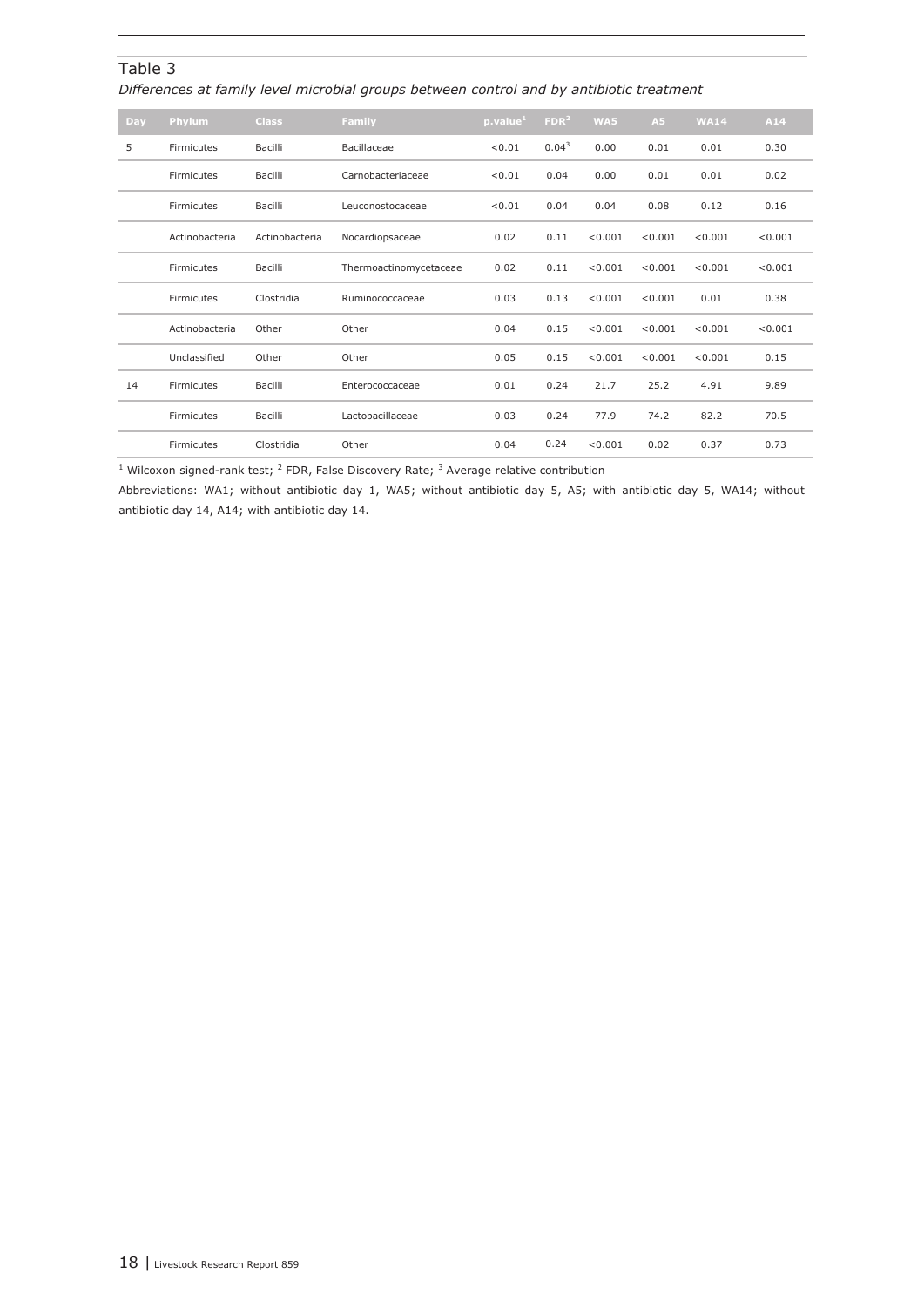### shannon



*Figure 5. Diversity of luminal microbiota in jejunum of broilers for different experimental conditions. The Shannon index (y-axis) was calculated for all five experimental conditions (WA1, WA5, A5, WA14, A14) (x-axis) based on the species level, which is a measure for the diversity of the sample. At each time point 8 pools of 10 chicken were measurement, i.e. the spread depicted here is the average between the pools.*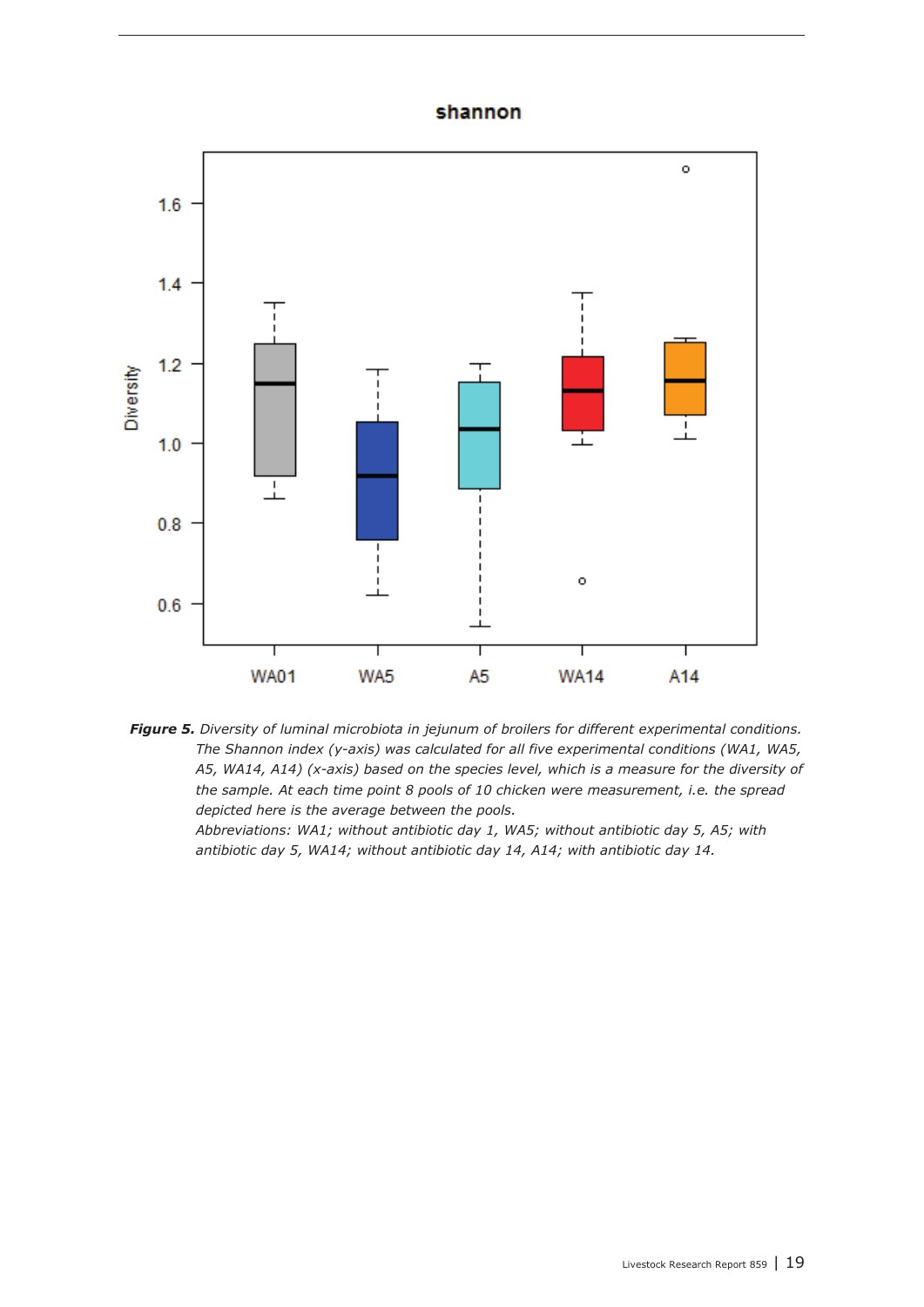## <span id="page-19-0"></span>3.3 Transcriptomic analyses

Principal Component Analysis (PCA) was performed to get more insight into the variability in the jejunal transcriptomics data, taking into account the different treatment and time-points. Only the first and second principal component were taken into account for both analyses. Figure 6 shows that clustering occurs on days. Furthermore, within days the effect of treatment is not observed, because no clear distinction was found between samples of birds who had either or not received the oral antibiotic treatment on day 1. This analysis also shows that there was no clear sex difference (female vs. male), because within days and/or treatment they are scattered. To investigate the effect of the treatment in jejunum, an ANOVA analyses was performed. All probes/genes which were significant under  $p_{adi}$  < 0.01 were identified, as well as a cut-off for the statistical testing  $p_{adi}$  < 0.05, but including an absolute Fold Change > 1 (Table 4). The annotated genes from the  $p_{adj}$  < 0.01 list were taken for further functional and enrichment analyses. From these lists, both the significant up- and down-regulated genes were used as input for functional analyses. DAVID functional annotation clustering was performed resulting in multiple clusters with a significant Enrichment Score (ES). The top 10 results from the DAVID functional annotation clustering are summarized in for the comparison between treatments on day 5 (Table 5) and on day 14 (Table 6). Especially at day 5 the dominant general terms in the down-regulated genes, i.e. lower expression in the antibiotic treated birds, are related to immune processes. For example, 'Immune response-regulating signal transduction', 'Positive regulation of immune system process', and 'Adaptive immune response'. Up-regulated genes, i.e. higher expression in the antibiotic treated birds, mainly processes related to cell development and function are observed. Including 'Extracellular matrix', 'Cell projection morphogenesis', 'Regulation of cell development', and 'EGF-like domain'. Contrasting results were seen at day 14, in which downregulated genes are involved in the cell processes. The up-regulated genes do not show a coherent picture of similar dominant processes. Also at day 14 the enrichment scores are in general lower compared to day 5.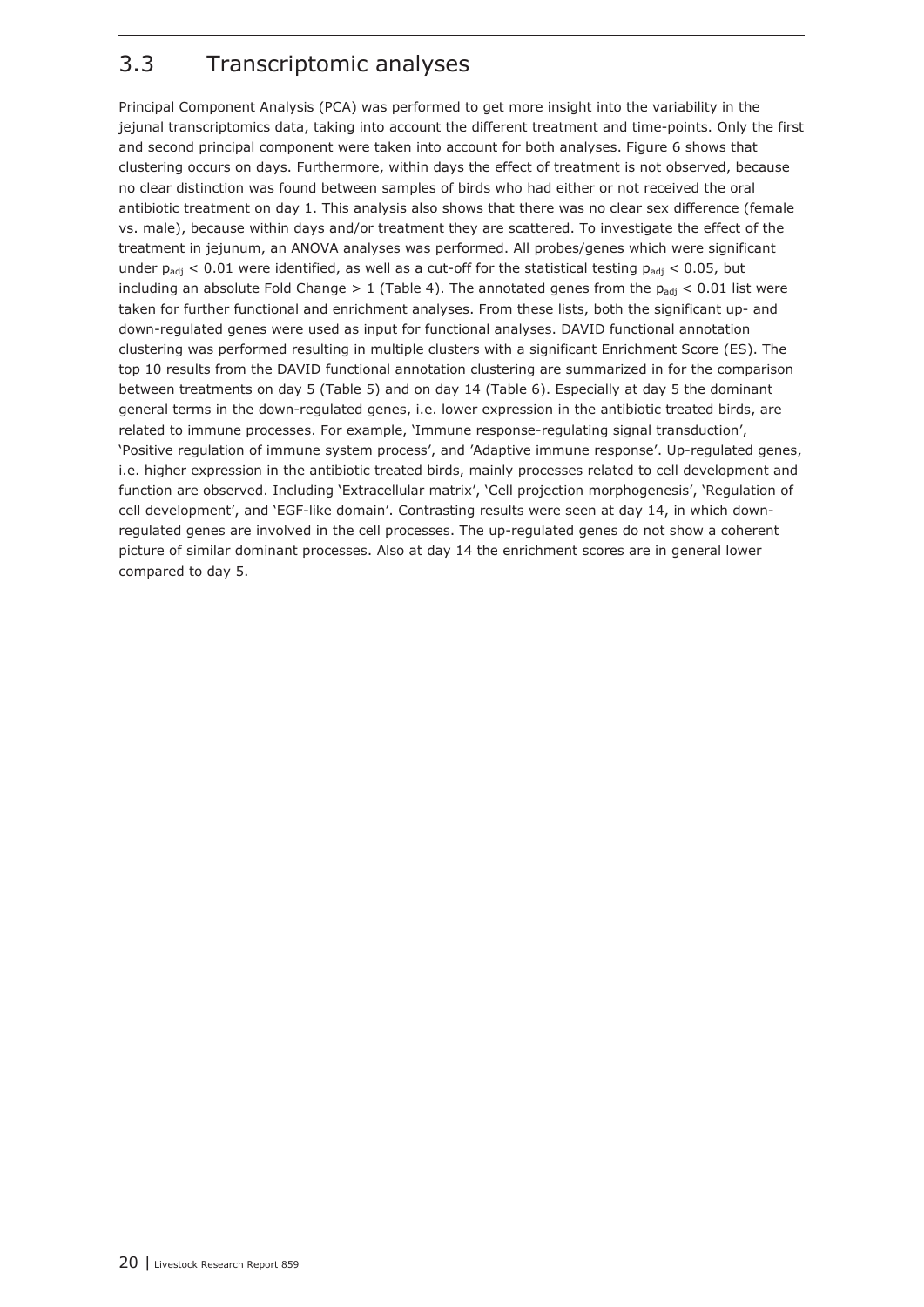

*Figure 6 Principal components analysis (PCA) of jejunal tissue transcriptomics data. The x-axis depicts principal component 1 (PC1) and y-axis depicts principal component 1 (PC2). Each day is represented by a different symbol (day 1, square; day 5, circle; and day 14, triangle). Each treatment within a particular day by a colour (day 1, grey; day 5, where 'WA' is blue and 'A' is cyan; and day 14 where 'WA' is red and 'A' is orange). The size of the symbols depicts sex, where small and large symbols represent female and male, respectively. Abbreviations: WA1; without antibiotic day 1, WA5; without antibiotic day 5, A5; with antibiotic day 5, WA14; without antibiotic day 14, A14; with antibiotic day 14.*

#### Table 4

*Descriptive statistics of jejunal gene expression data comparing antibiotic versus control on days 5 and 14*

| <b>Comparison</b>                                 | <b>A5-WA5</b> |      | A14-WA14    |     |
|---------------------------------------------------|---------------|------|-------------|-----|
| <b>Regulation</b>                                 | <b>Down</b>   | Up   | <b>Down</b> | Up  |
| Number of probes                                  |               |      |             |     |
| $p_{\text{adj}}^{\text{a}} < 0.01$                | 717           | 1156 | 457         | 354 |
| $p_{\text{adj}}$ < 0.05 and $\text{logFC}^b$ >  1 | 26            | 65   | 17          | 21  |
|                                                   |               |      |             |     |
| Number of annotated genes                         |               |      |             |     |
| $p_{\text{adj}} < 0.01$                           | 489           | 556  | 182         | 234 |
| $p_{\text{adj}}$ < 0.05 and logFC >  1            | 18            | 18   | 8           | 3   |
|                                                   |               |      |             |     |

a, Adjusted p-value (False Discovery Rate); b, log Fold Change

Abbreviations: A5; with antibiotic day 5, WA5; without antibiotic day 5, A14;

with antibiotic day 14, WA14; without antibiotic day 14.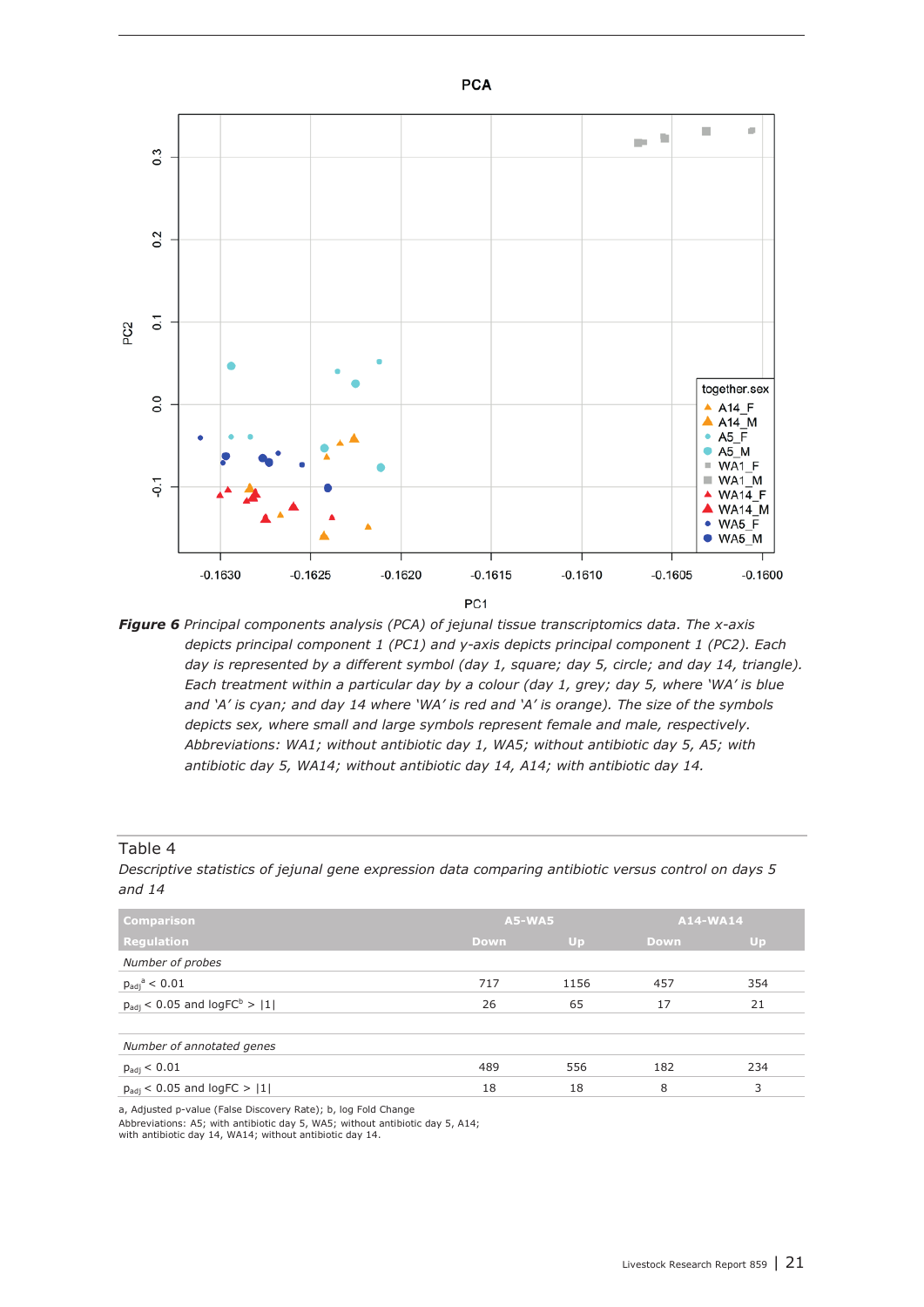#### Table 5

*Functional annotation clustering (DAVID) of jejunum (ES>1.3) of the comparison antibiotic versus control on day 5 (padj < 0.01)*

|      | Down                                              | Up                               |                                                                 |  |  |
|------|---------------------------------------------------|----------------------------------|-----------------------------------------------------------------|--|--|
|      | (lower in antibiotic treatment)                   | (higher in antibiotic treatment) |                                                                 |  |  |
| ES.  | <b>General Term</b>                               | ES.                              | <b>General Term</b>                                             |  |  |
| 4.83 | intracellular organelle lumen                     | 7.86                             | extracellular matrix                                            |  |  |
| 4.77 | protein transport/localization                    | 5.25                             | triple helix (hydroxyproline, hydroxylysine)                    |  |  |
| 3.26 | domain: BTB/POZ-like                              | 5.16                             | Collagen triple helix repeat<br>(hydroxyproline, hydroxylysine) |  |  |
| 3.09 | macromolecule/protein catabolic process           | 4.47                             | cell projection morphogenesis (neuron,<br>differentiation)      |  |  |
| 2.65 | immune response-regulating signal<br>transduction | 3.66                             | Fibrillar collagen                                              |  |  |
| 2.39 | nuclear envelope-ER network                       | 3.56                             | regulation of cell development (neuronal)                       |  |  |
| 2.33 | Pos. regulation of immune system process          | 3.08                             | positive regulation of transcription/macromolecule              |  |  |
| 2.27 | cellular protein localization                     | 3.07                             | EGF-like domain                                                 |  |  |
| 2.19 | adaptive immune response                          | 2.57                             | response to steroid hormone stimulus<br>(cortico/glucocortico)  |  |  |
| 2.08 | Protease/peptidase activity                       | 2.57                             | thrombospondin-type (Laminin G)                                 |  |  |

ES, enrichment score

#### Table 6

*Functional annotation clustering (DAVID) of jejunum (ES>1.3) of the comparison antibiotic versus control on day 14 (padj < 0.01)*

| Down |                                                              |      | Up                                                              |  |  |  |
|------|--------------------------------------------------------------|------|-----------------------------------------------------------------|--|--|--|
|      | (lower in antibiotic treatment)                              |      | (higher in antibiotic treatment)                                |  |  |  |
| ES.  | <b>General Term</b>                                          | ES   | <b>General Term</b>                                             |  |  |  |
| 2.49 | positive regulation of biosynthetic<br>process/transcription | 4.5  | organelle lumen (intracellular)                                 |  |  |  |
| 2.00 | epithelium morphogenesis/development                         | 2.38 | transit peptide/Mitochondrion                                   |  |  |  |
| 1.60 | macromolecule/protein catabolic<br>process                   | 1.84 | sterol/steroid biosynthesis                                     |  |  |  |
| 1.48 | intracellular organelle lumen                                | 1.68 | Heat shock protein (DnaJ)                                       |  |  |  |
| 1.47 | blood vessel development                                     | 1.53 | RNA recognition motif (RNP-1)                                   |  |  |  |
|      |                                                              | 1.51 | translation initiation factor activity                          |  |  |  |
|      |                                                              | 1.48 | (negative) regulation of lipid storage                          |  |  |  |
|      |                                                              | 1.43 | Multiple Signalling Pathways<br>(EPO/IGF1/IL6/TPO/IL2/PDGF/EGF) |  |  |  |
|      |                                                              | 1.39 | cellular protein localization/targeting                         |  |  |  |
|      |                                                              | 1.32 | zinc-binding (LIM domain)                                       |  |  |  |

ES, enrichment score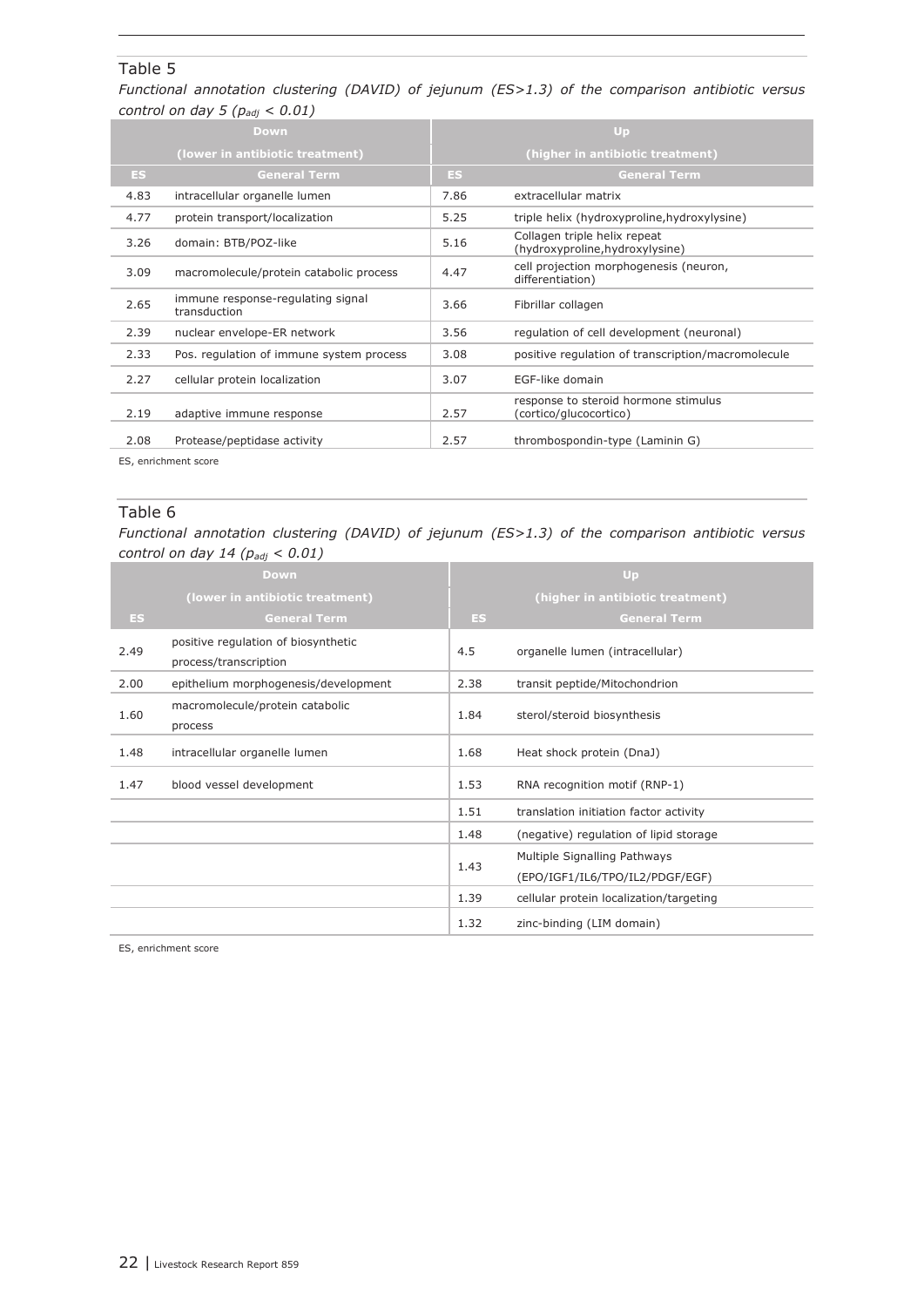## <span id="page-22-0"></span>3.4 Immunohistochemistry

To investigate whether the gene expression differences observed in the jejunal tissue at day 5, were also translated into differences at the cellular level (i.e. immune cells), we have selected cellular immunity macrophage(-like) cells,  $CD4^+$  and  $CD8^+$  cells. Macrophage(-like) cells have a strong link to innate immunity, whereas  $CD4^+$  and  $CD8^+$  T cells have a strong link to adaptive immunity. All measurements were performed in gut tissue, jejunal mucosa were stained at 1, 5, and 14 days of life and quantified (Figure 7). The development of the adaptive immune system was shown by the increasing number of cells per consecutive time-points. However, no significant difference was observed on day 5 or 14 when testing for the effect of treatment on either  $CD4^+$  or  $CD8^+$  cells. However, for macrophages and monocytes (KUL01<sup>+</sup> cells) a trend was found at day 5 which showed lower number of macrophage and monocytes in the antibiotic treated birds compared to the control birds. At day 14 a significant difference was seen between the antibiotic treated birds compared to the control birds, where the antibiotic treated birds have a lower number of macrophage and monocytes.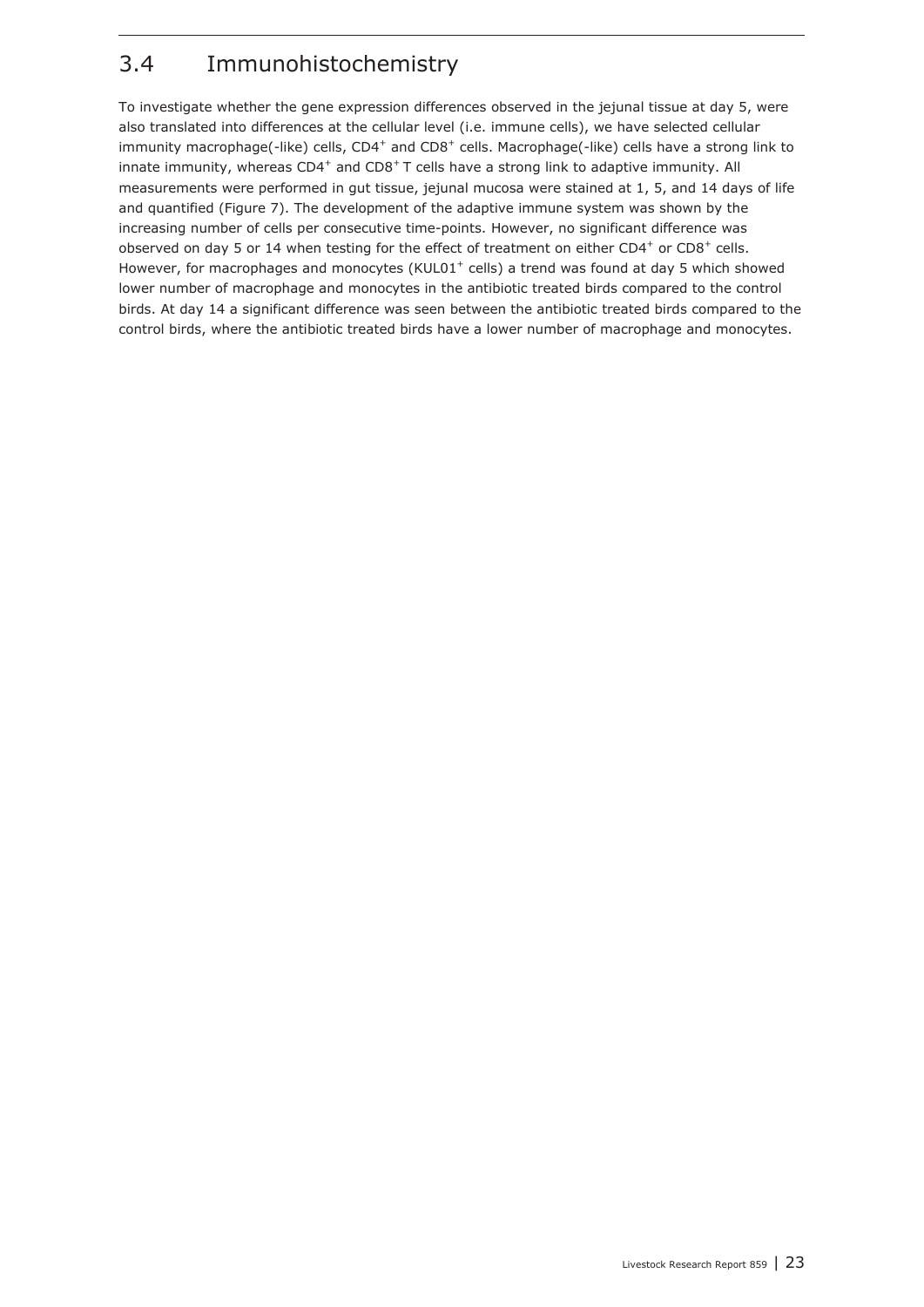

*Figures 7 Immunohistochemistry (IHC) staining of immune cells for the different treatments in time. In all graphs, the horizontal axis depicts the experimental condition (treatment and time) and the vertical axis the number of cells per square millimetre of jejunal tissue. Left upper*  panel depicts CD4+ cells, right upper panel shows the CD8+ cells, and the lower left panel *represents the KUL01+ cells (macrophage and monocytes). At each time point 8 pools of 10 chicken were measurement, i.e. the spread depicted here is the average between the pools.*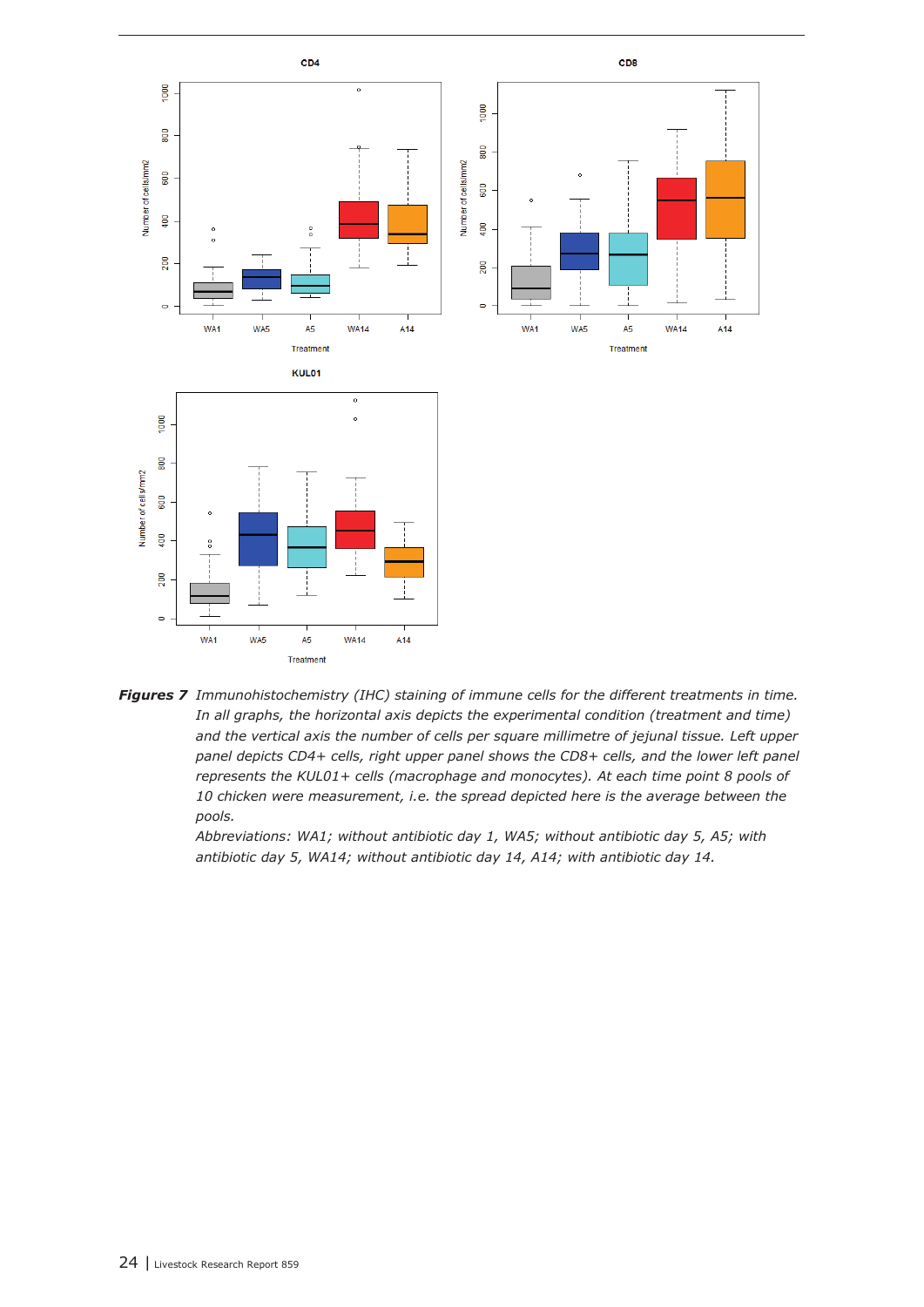## <span id="page-24-0"></span>4 Discussion and Conclusions

In this report we provide evidence that a 1-day oral antibiotic treatment in early life (day 1) of broilers affects microbial composition as well as the intestinal gene expression on days 5 and 14. We show that multiple genes, involved in immune related processes, are lower expressed in the antibiotic treated broilers. These data suggest that due to the antibiotic treatment, the priorities of biological processes in the gut have shifted for these birds. The data suggest that antibiotic treated birds invest more in cellular processes, such as cell cycle, which could indicate that instead of investing in (adaptive) immunity, the barrier function is strengthened.

The immune system consists of both an innate part, the first line of defence against invading pathogens, and an adaptive part, which creates immunological memory after pathogen attacks. The gene expression differences in these immune processes apparently resulted in differences at the cellular level, i.e. the number of specific immune cells. We observed lower numbers of macrophages and monocytes in the mucosal layers of antibiotic treated broilers compared to the controls, which was most pronounced at day 14 of age.

It is evident that, similar to what has been found for other (mammalian) species, early colonization of the gut by microbiota is an important driver of immune development and/or programming. In humans it has also been shown that early life factors impact gut homeostasis, for example antibiotics can increase the risk of certain diseases like inflammatory bowel's disease [26]. However, besides gut related diseases, it has also been shown in humans that maternal and neonatal nutrition plays an important role in multiple developmental processes [27-29].

For industry, the observation in this study provides evidence that several immune competence parameters can be influenced during early life. This knowledge may be a driver for investigating which environmental conditions (i.e. climate conditions and pen design) and dietary interventions, could be beneficial for colonization in early life and consequently for immune development. Since the antibiotic treatment as has been used here, is regarded to have negative consequences for immune competence, the generated data provide a rich source of information for identifying parameters for broiler immune competence.

### 4.1 Microbial colonization and the effect of a short antibiotic treatment on health

Early life microbial colonization of the gut is important for the development and programming of the immune system. Less is known about the most important colonizers in the chicken gut. In the current study, we observed that at day 1 the families *Enterobacteriaceae* and *Enterococcaceae* were most abundant. Due to development of the gut and interaction with the environment the overall ecosystem shifted towards *Lactobacillaceae* being most dominantly present followed by *Enterococcaceae*. At day 14 *Lactobacillaceae* were still the most dominant and *Streptococcaceae* were second most abundant. This shows the generic succession of bacterial families in the chicken gut in time, regardless of the antibiotic treatment perturbation on day 1.

The impact of the antibiotic treatment is seen on bacterial family level, where minor changes in average relative contribution occurred at day 5 and major changes on day 14 (Table 2). *Lactobacillaceae* were more abundant at day 14 in controls compared to the antibiotic treated chickens, 82.2% and 70.5% respectively. This suggests that the early antibiotic treatment affects the microbial colonization and composition/diversity over a much longer period of time. This could be due to the antibiotic treatment as such or indicates that the ecosystem has shifted towards a different steady state (homeostasis). *Lactobacilli* are used as probiotics in chicken to improve intestinal health [30-32] and were reported to be involved in competitive exclusion of pathogens [33-35]. This suggests that, in general, high abundance of *Lactobacilli* is favourable for immune competence and intestinal health. This also implies that an perturbation with amoxicillin could have a negative effect on (gut) health. Under conditions of the present experiment the perturbation did not translate into differences in body weight gain and FCR. At day 14, a higher abundance of *Enterococcaceae* was observed in the antibiotic treated (9.9% ARC) compared to the control (4.9% ARC) chickens. Although *Enterococci* produce lactic acid [36, 37] and are commensals, these bacteria have intrinsic antibiotic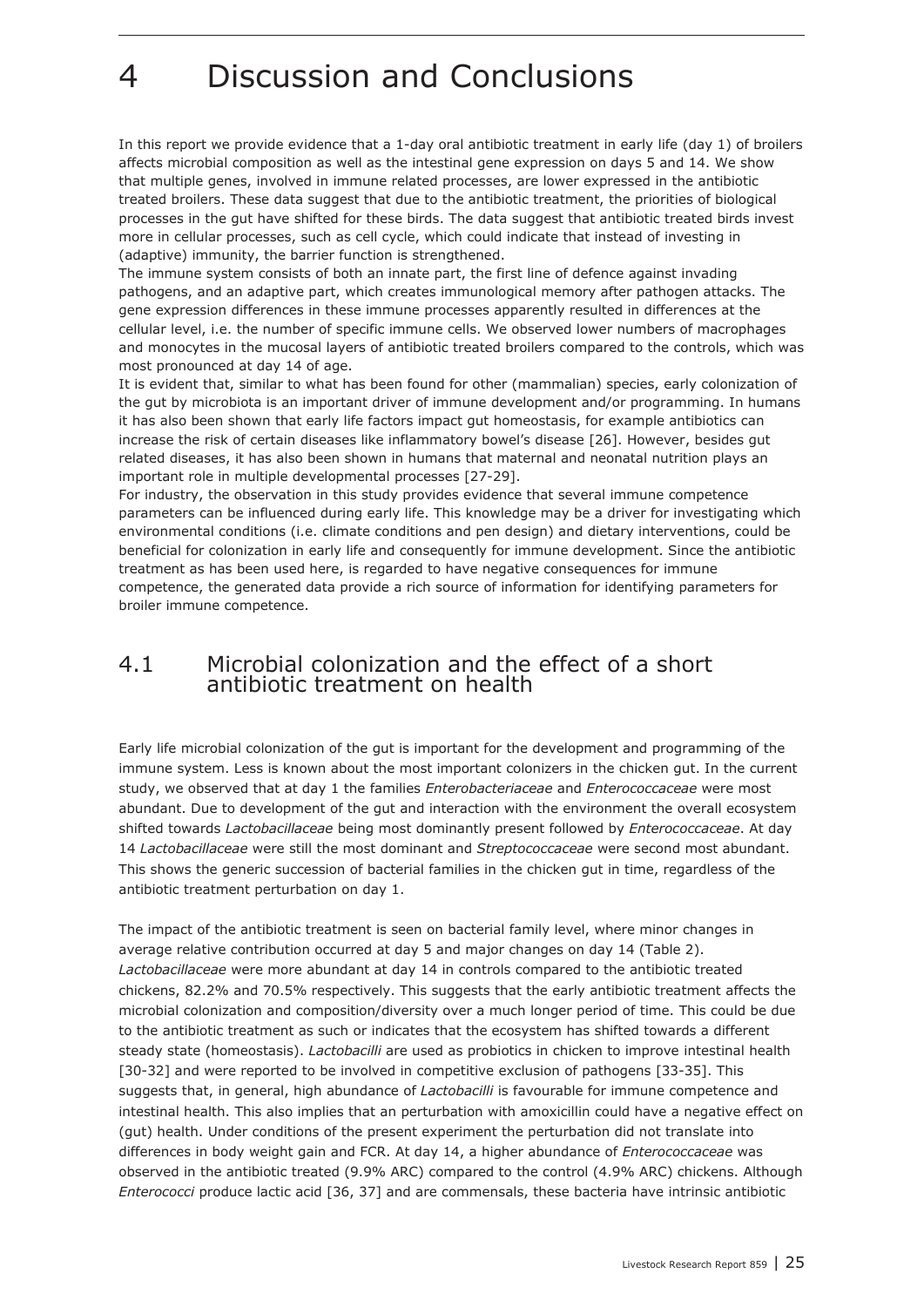resistance mechanisms [38]. However, we lack data to confirm whether the *Enterococci* observed here have such intrinsic antibiotic resistance mechanisms.

To test whether significant differences occurred between the antibiotic treated and control birds, a Wilcoxon signed-rank test was performed. This was tested on all microbial groups at the family level, i.e. even low abundant families under 0.01%. This was intentionally done because pathobionts could be different between the treatment groups but are most often low abundant. At day 5 most of the differences between bacterial families were low abundant, whereas the differences at day 14 were in high abundant families. When zooming in on these differences no pathobionts could be detected, in contrary many of these families are lactic acid producing bacteria, such as the Lactobacillaceae, Enterococcaceae, Leuconostocaceae, and Carnobacteriaceae. Lactid acid producing bacteria are often classified as beneficial for the host.

Microbial diversity is a derivative read-out parameter for the resilience of the gut ecosystem; the more divers the microbial population, the more resilient the ecosystem is against (pathogenic) invaders. The diversity, as measured by the Shannon index, decreased from day 1 to day 5. This was observed in both control and antibiotic treated chickens, and could be due to the change in environment of the birds on day 1. At day 1, chickens were transported by truck from the hatchery to the experimental farm. Beforehand, we did not expect a large effect of transport by truck of chickens on the chicken gut microbiota, however, chickens could be still sensitive for environmental changes and other early settlers from different environments could be able to colonize one-day-old chickens during transport. Another factor, which may influence the outcome of the experiment, was the time of hatching. It is possible that a variation of up to 24 hours exists between hatching of the first and last chicken. To minimize the variation between these different hatching times, chickens were designated to different hatching groups related to the interval between hatching and transport. In total 8 pools of 10 chickens for tissue and digesta sampling after euthanasia were generated based upon this information. On day 1, two pools had 4 chickens that hatched 'early', 3 chickens 'middle', and 3 chickens 'late'. Four pools had 3 chickens that hatched 'early', 4 chickens 'middle', and 3 chickens 'late' and two pools had 3 chickens that hatched 'early', 3 chickens 'middle', and 4 chickens 'late'. On the later time-points (day 5 and 14) all pools consisted of 2 chickens that hatched 'early', 6 chickens 'middle', and 2 chickens 'late'.

The microbial diversity increased when comparing day 5 and 14. This was expected because the whole gut system develops towards a more stable system, already partly reflecting the 'adult' type microbiota.

When comparing the antibiotic treated chickens with their respective controls, we observed an numerically higher diversity at day 5 that was not notable at day 14. This increase in diversity was expected, as studies in pigs already showed that the microbial diversity slightly increases, becoming more chaotic, due to an early life antibiotic treatment, which corresponded to an altered microbial composition [5, 6, 39]. When comparing the microbiota composition of the antibiotic treated and control chickens, high overlap of microbial species was observed in both day 5 and 14. This shows that the gut ecosystem has a high resilience, because in two days after the termination of the 1-day antibiotic treatment the gut ecosystem has changed into a steady state.

Taken together, these data suggest that these (small) differences in microbiota in early life exert influence on the immune programming (see next paragraph). We still need more knowledge about this life phase to fully understand the gut (eco)system and its implication towards the immune system and health. Nevertheless, this is a first step to identifying key components, e.g. microbial families or species, which are important during colonization in early life or that are affected by antibiotic treatment.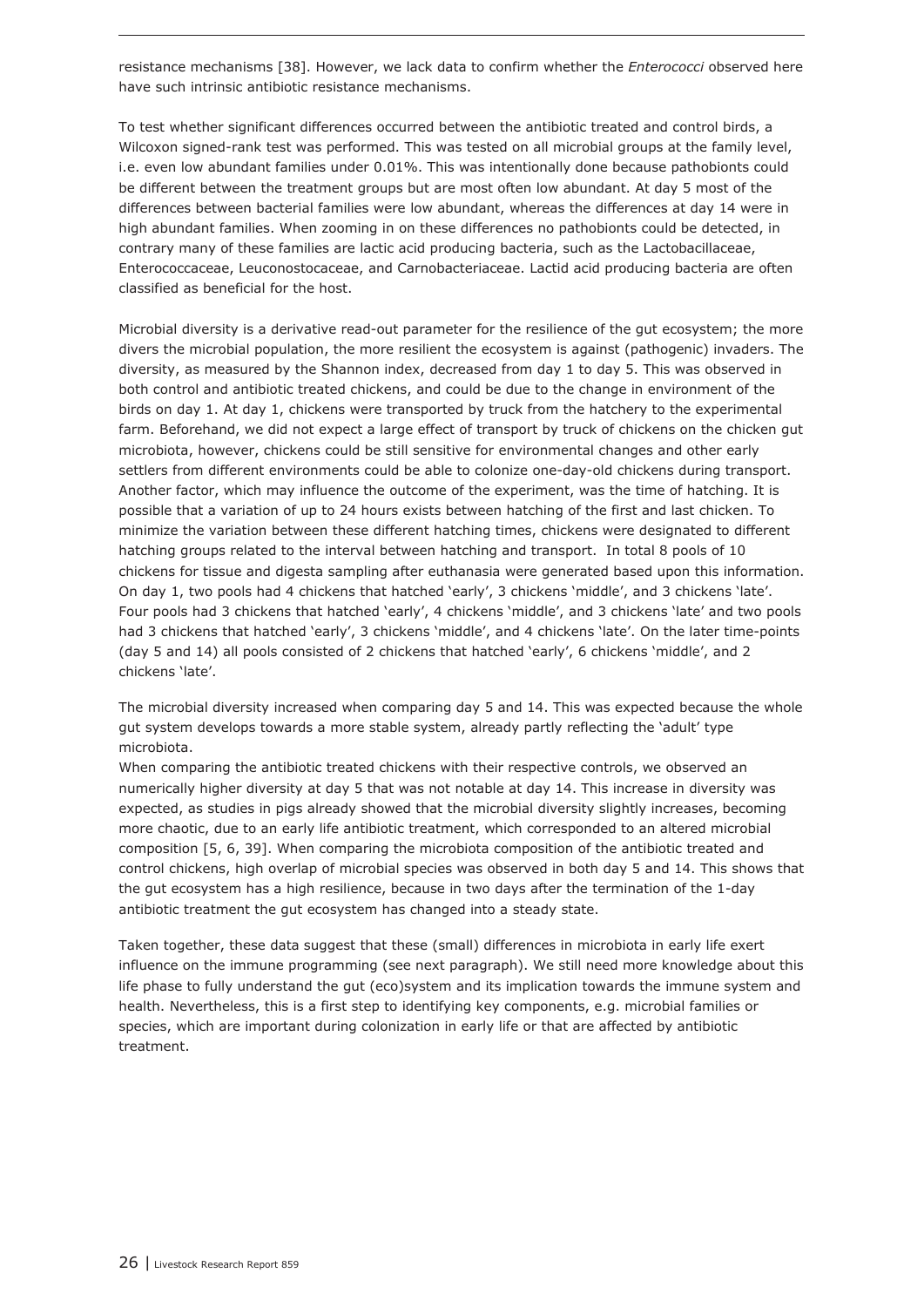## <span id="page-26-0"></span>4.2 Functional genomics approach identifies (dis)similarities between antibiotic treated and control chickens

The subtle differences in the early colonization of microbiota could have a direct impact on the expression of genes in small intestinal tissue. In this study, antibiotic treated chickens showed lower expression of genes involved in (generic) metabolic and immune related processes. Higher expression of genes, associated to cell structure/cell cycle and developmental processes, was observed in the antibiotic treated chickens, which may be related to the barrier function of the intestine. Similar observations have been shown in antibiotic treated pigs, where microbial changes lead to differentially expressed genes, that were partly involved in immune related processes [5, 6, 39]. These gene expression data suggest that a disturbed microbial colonization in the chicken gut leads to higher expression of genes linked to barrier function and lower expression of genes involved in immune related processes. The barrier function is the first line of defence against intruders, and epithelial cells are key players to maintain intestinal homeostasis [40]. Dysfunction of the intestinal barrier is linked to multiple gastrointestinal diseases [41-44]. A lower gene expression in the intestinal mucosa of the antibiotic group was observed for cell-mediated immunity. This is a remarkable observation, because the cell-mediated immunity develops after hatch and maturation in broilers occurs primarily in the first weeks [2, 3]. These data suggest that during the perturbation in early life intestinal cell-mediated immune development has lower priority compared to the intestinal barrier function. This strategy of coping with a perturbation in early life could be most cost effective for the birds, because strengthening the intestinal barrier results in less risk of a microorganism to invade the gut tissue and may be at the expense of the immune competence.

## 4.3 Differences in immune cell populations due to the antibiotic treatment

Development of the adaptive immune system occurs in the first weeks of life in broilers [1-3]. Both CD4+ and CD8+ cells increase in number in the small intestinal mucosa. This local expansion of immune cells is initiated by the microbiota and the diet. Immuno-histochemical staining was performed on jejunal tissue to investigate the impact of the antibiotic treatment of three major immune cell types; macrophages,  $CD4^+$ , and  $CD8^+$  T cells. The (in)direct effect of amoxicillin on immune cells in healthy individuals is not well described. Different immune genes, however, are suggested to be influenced by the use of amoxicillin, including HLA-A, HLA-DQB1, HLA-DRB1, GSTM1, GSTT1, CYP11B2, CYP17A1, CYP19A1, CXCL8, and CRP [45-49]. These genes are involved in a range of processes including antigen processing and presentation, natural killer cell mediated cytotoxicity, and hematopoietic cell lineage. Macrolides, including amoxicillin, mainly influence the neutrophil (chicken equivalent are heterophils) function and immune response [50], and not the number of immune cells. In the current study, we observed that amoxicillin had a slight numerical impact on the CD4+ cell population in the intestinal mucosa, which may be related to the lower microbiota diversity in digesta of the corresponding section of the gut. A less diverse microbial population may lead to fewer CD4<sup>+</sup> cells residing in the gut, because less immune surveillance is necessary for maintaining gut homeostasis. Contrary to  $CD4^+$  cells,  $CD8^+$  cells were not affected by the early antibiotic treatment. These data suggest that the adaptive immune system is not, or only partly, affected by the antibiotic treatment. The number of macrophages was significantly lower in antibiotic treated chickens on day 14 compared to control chickens, whereas only a decreasing trend in the number of macrophage-like was observed on day 5. The lower expression of genes involved in immune processes at day 5 in antibiotic treated chickens could have a direct effect on the number of macrophages. Another explanation could be that due to the augmented barrier function, macrophages are of less importance under such a condition. Although the reasoning behind the mechanism of fewer macrophages in the jejunum is not yet clear, the consequence could be that the antibiotic treated chickens have a lower immune capacity against invading pathogens.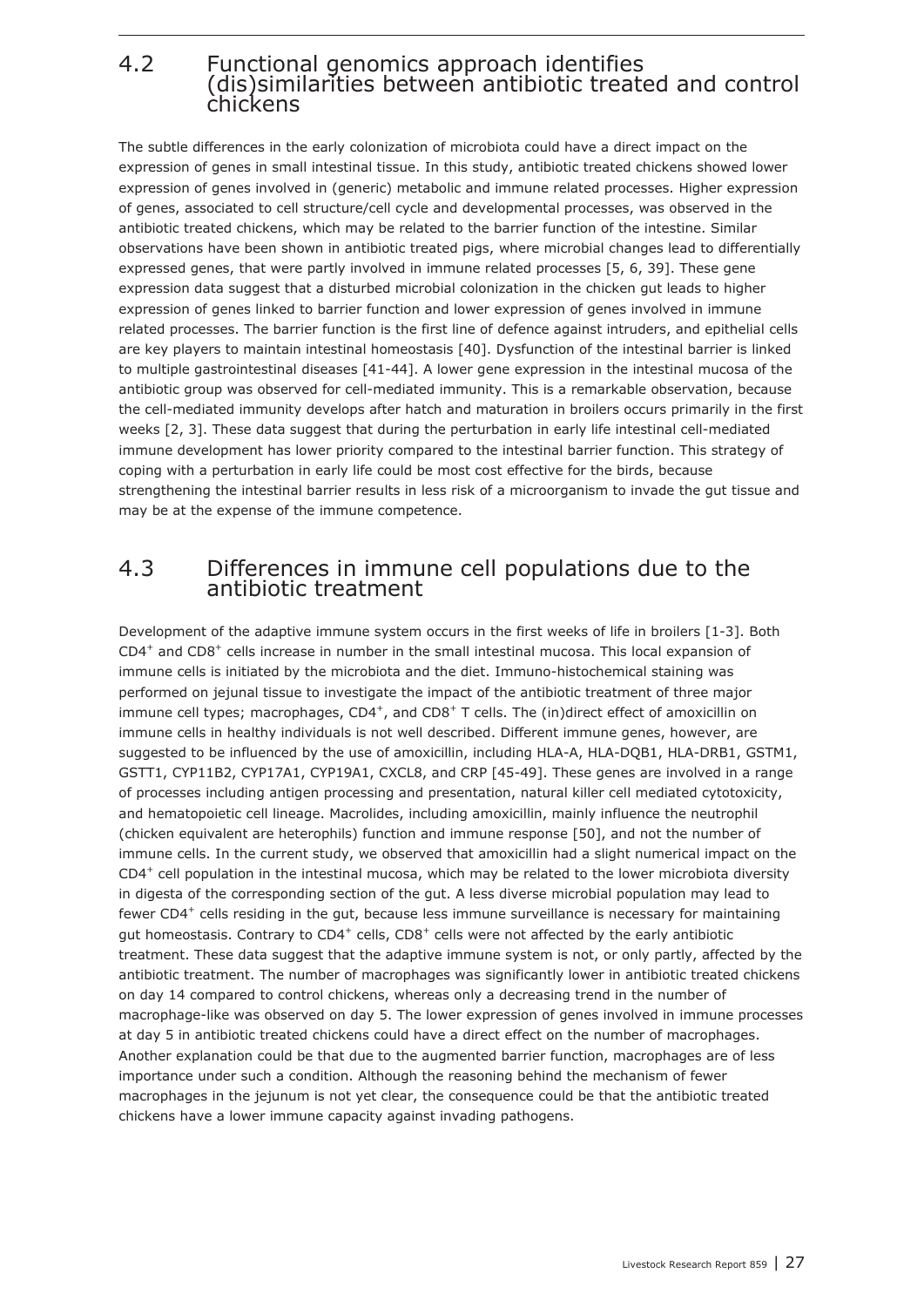## <span id="page-27-0"></span>4.4 Overall conclusion

Short term oral perturbation with amoxicillin in early life of chickens affects microbial colonization and the development of the immune system in the jejunum, that may result in a modified immune competence later in life. This was shown at the microbiota level (composition and diversity), but to a greater extent at the gene expression and related biological process level in the jejunal tissue, i.e. by a lower expression of genes involved in immune pathways. Validation by immunohistochemistry at the cellular level showed that amoxicillin treatment at early age decreases the number of macrophages and monocytes in jejunal tissue at days 5 and 14 compared to their controls.

## 4.5 Potential impact

The work described here shows that it is possible to modulate the intestinal immune development by affecting the intestinal microbiota at early age. Although, here we made use of an intervention that disturbed the colonization of the gut microbiota, i.e. many species were removed from the gut ecosystem, we did find an altered response from the broiler chickens with respect to development of the immune system (immune competence). The next step in follow-up research within VDI will be to identify functional ingredients and specific additives which modulate intestinal immune development in a beneficial way. Many studies on functional feed ingredients only consider their impact on the zootechnical performance, but do not provide details on their effects on the immune system. Future experiments should focus on dietary functional ingredients and specific additives that modulate the immune system in the gut, such as oligosaccharides, β-glucans, medium chain fatty acids, fish oil, and oat hulls. The functional consequences of dietary interventions influencing the immune system should be finally evaluated under conditions where the immune system is stimulated, e.g. by infectious agents that act in the digestive tract. To gain more knowledge and understand the mechanisms of modulating the development of the gut immune system, in the present study changes in communityscale gut microbiota and in expression of all genes of intestinal tissue were investigated. The explorative nature of this research has enabled us to define key components contributing to intestinal immune system development, such as genes involved in specific immune processes and the number of macrophages in intestinal tissue. Follow-up experiments are necessary which investigate dietary interventions in early life and their impact on intestinal immune system development and immune responses under infectious challenge conditions and the consequences for the zootechnical performance.

From this study we could identify potential indicators for improved immune competence. In the microbiota data, many lactic acid producing bacteria were different between antibiotic treated chickens and controls. For example, increased Lactobacillaceae in the controls may lead to higher levels of lactic acid, which is classified as beneficial for the host. Focusing on the transcriptomics data it is harder to identify a clear-cut potential indicator. A potential indicator could be genes and/or processes related to intestinal barrier function and cell-mediated immunity, these two aspects are important in early life for a proper functioning gut and the development of the intestinal immune system. To validate these gene expression differences, innate and adaptive immune cells were characterized in the mucosal tissue. We identified a decreased number of macrophages in antibiotic treated chickens, this may lead to a lower or delayed response to potential infectious agents in these chickens. Thus, the immune competence of these antibiotic treated chickens is lower and macrophages could be a potential indicator to address immune competence. In conclusion, several potential indicators for immune competence were identified at different biological levels.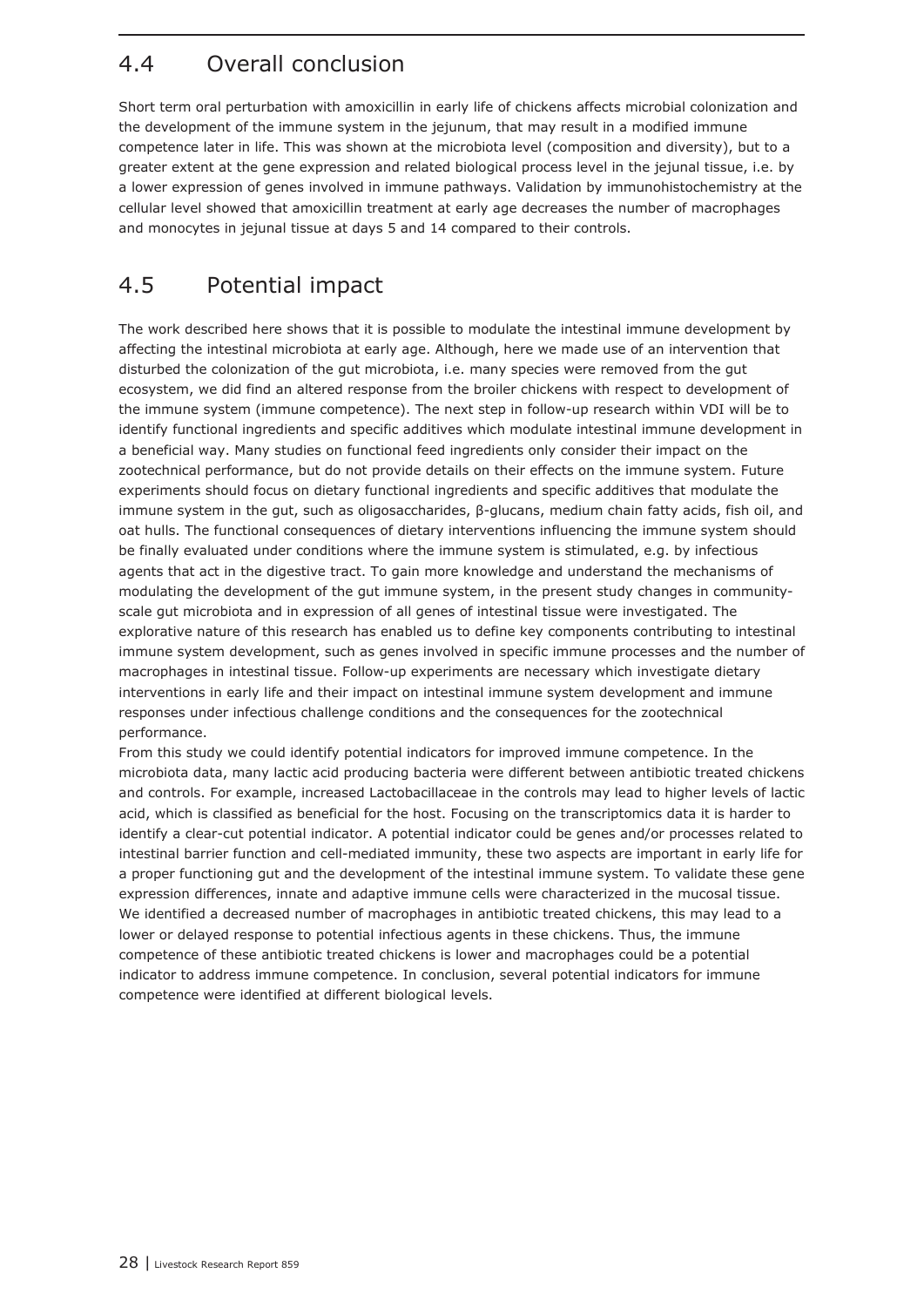## <span id="page-28-0"></span>References

- 1. Bar-Shira, E. and A. Friedman, *Development and adaptations of innate immunity in the gastrointestinal tract of the newly hatched chick.* Dev Comp Immunol, 2006. **30**(10): p. 930-41.
- 2. Bar-Shira, E., D. Sklan, and A. Friedman, *Establishment of immune competence in the avian GALT during the immediate post-hatch period.* Developmental and comparative immunology, 2003. **27**(2): p. 147-57.
- 3. Schokker, D., et al., *Gene expression patterns associated with chicken jejunal development.* Dev Comp Immunol, 2009. **33**(11): p. 1156-64.
- 4. Mulder, I.E., et al., *Restricting microbial exposure in early life negates the immune benefits associated with gut colonization in environments of high microbial diversity.* PLoS One, 2011. **6**(12): p. e28279.
- 5. Mulder, I.E., et al., *Environmentally-acquired bacteria influence microbial diversity and natural innate immune responses at gut surfaces.* BMC biology, 2009. **7**: p. 79.
- 6. Schokker, D., et al., *Early-life environmental variation affects intestinal microbiota and immune development in new-born piglets.* PLoS One, 2014. **9**(6): p. e100040.
- 7. Penders, J., et al., *Gut microbiota composition and development of atopic manifestations in infancy: the KOALA Birth Cohort Study.* Gut, 2007. **56**(5): p. 661-7.
- 8. Penders, J., et al., *Factors influencing the composition of the intestinal microbiota in early infancy.* Pediatrics, 2006. **118**(2): p. 511-21.
- 9. Reynolds, L.A. and B.B. Finlay, *A case for antibiotic perturbation of the microbiota leading to allergy development.* Expert Rev Clin Immunol, 2013. **9**(11): p. 1019-30.
- 10. Caporaso, J.G., et al., *QIIME allows analysis of high-throughput community sequencing data.* Nat Methods, 2010. **7**(5): p. 335-6.
- 11. McDonald, D., et al., *An improved Greengenes taxonomy with explicit ranks for ecological and evolutionary analyses of bacteria and archaea.* ISME J, 2012. **6**(3): p. 610-8.
- 12. DeSantis, T.Z., et al., *Greengenes, a chimera-checked 16S rRNA gene database and workbench compatible with ARB.* Appl Environ Microbiol, 2006. **72**(7): p. 5069-72.
- 13. Haas, B.J., et al., *Chimeric 16S rRNA sequence formation and detection in Sanger and 454 pyrosequenced PCR amplicons.* Genome Res, 2011. **21**(3): p. 494-504.
- 14. Gentleman, R., et al., *limma: Linear Models for Microarray Data*, in *Bioinformatics and Computational Biology Solutions Using R and Bioconductor*. 2005, Springer New York. p. 397-420.
- 15. Kauffmann, A., R. Gentleman, and W. Huber, *arrayQualityMetrics--a bioconductor package for quality assessment of microarray data.* Bioinformatics, 2009. **25**(3): p. 415-6.
- 16. Gentleman, R.C., et al., *Bioconductor: open software development for computational biology and bioinformatics.* Genome biology, 2004. **5**(10).
- 17. Schokker, D., et al., *Effects of Salmonella on spatial-temporal processes of jejunal development in chickens.* Dev Comp Immunol, 2010. **34**(12): p. 1090-1100.
- 18. Janeway, C.A., Jr. and R. Medzhitov, *Innate immune recognition.* Annu Rev Immunol, 2002. **20**: p. 197-216.
- 19. Medzhitov, R. and C. Janeway, Jr., *Innate immunity.* N Engl J Med, 2000. **343**(5): p. 338-44.
- 20. Vaughan, A.T., A. Roghanian, and M.S. Cragg, *B cells--masters of the immunoverse.* Int J Biochem Cell Biol, 2011. **43**(3): p. 280-5.
- 21. Romagnani, S., *Regulation of the T cell response.* Clin Exp Allergy, 2006. **36**(11): p. 1357-66.
- 22. Kunisawa, J., I. Takahashi, and H. Kiyono, *Intraepithelial lymphocytes: their shared and divergent immunological behaviors in the small and large intestine.* Immunol Rev, 2007. **215**: p. 136-53.
- 23. Cheroutre, H., F. Lambolez, and D. Mucida, *The light and dark sides of intestinal intraepithelial lymphocytes.* Nat Rev Immunol, 2011. **11**(7): p. 445-56.
- 24. Schierack, P., et al., *Characterization of a porcine intestinal epithelial cell line for in vitro studies of microbial pathogenesis in swine.* Histochem Cell Biol, 2006. **125**(3): p. 293-305.
- 25. Niewold, T.A., et al., *Development of a porcine small intestinal cDNA micro-array: characterization and functional analysis of the response to enterotoxigenic E. coli.* Vet Immunol Immunopathol, 2005. **105**(3-4): p. 317-29.
- 26. Hviid, A., H. Svanstrom, and M. Frisch, *Antibiotic use and inflammatory bowel diseases in childhood.* Gut, 2011. **60**(1): p. 49-54.
- 27. Walker, S.P., et al., *Inequality in early childhood: risk and protective factors for early child development.* Lancet, 2011. **378**(9799): p. 1325-38.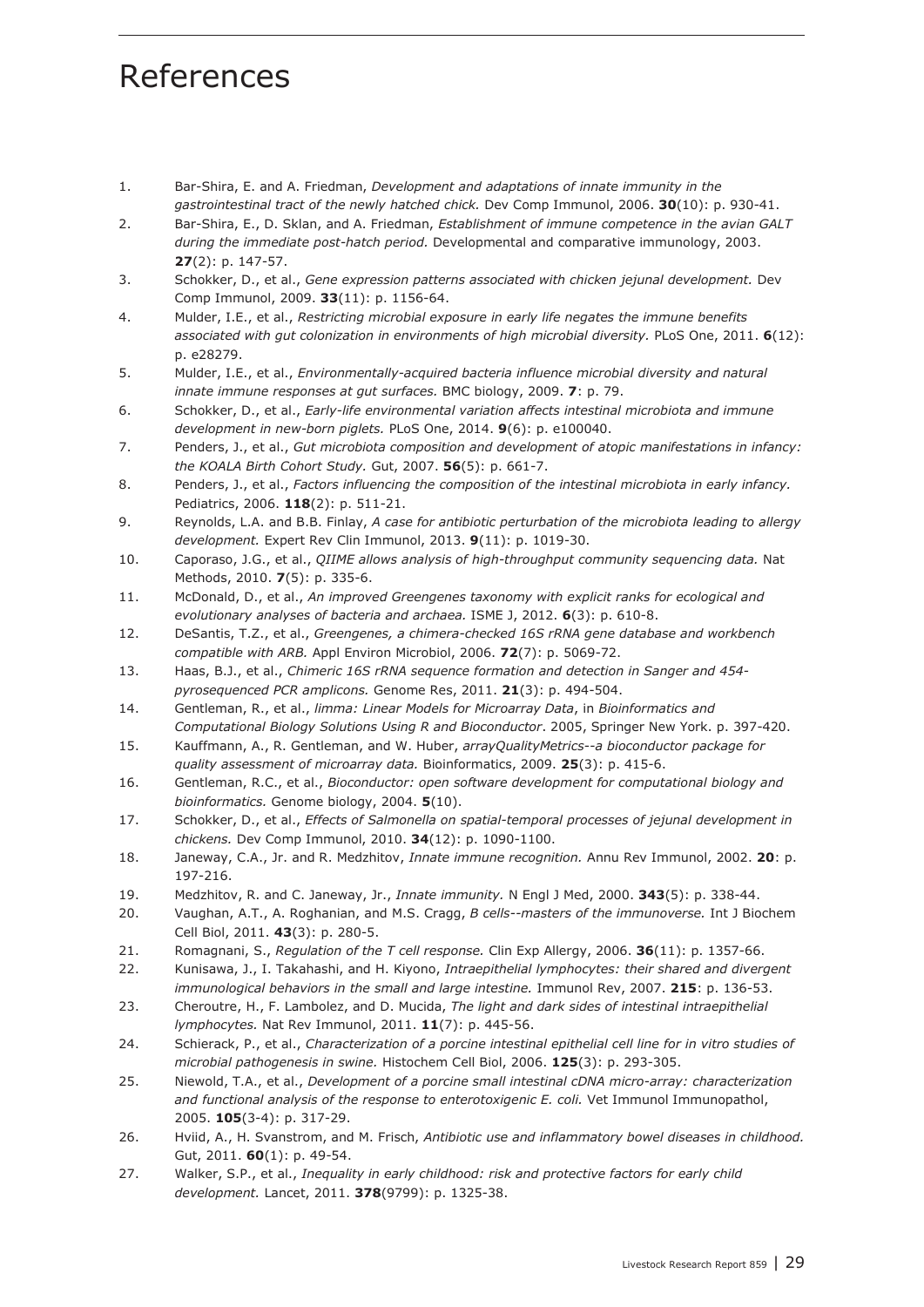- 28. Hagberg, H., P. Gressens, and C. Mallard, *Inflammation during fetal and neonatal life: implications for neurologic and neuropsychiatric disease in children and adults.* Ann Neurol, 2012. **71**(4): p. 444-57.
- 29. Shonkoff, J.P., et al., *The lifelong effects of early childhood adversity and toxic stress.* Pediatrics, 2012. **129**(1): p. e232-46.
- 30. Neal-McKinney, J.M., et al., *Production of organic acids by probiotic lactobacilli can be used to reduce pathogen load in poultry.* PLoS One, 2012. **7**(9): p. e43928.
- 31. Mappley, L.J., et al., *Oral treatment of chickens with Lactobacillus reuteri LM1 reduces Brachyspira pilosicoli-induced pathology.* J Med Microbiol, 2013. **62**(Pt 2): p. 287-96.
- 32. Abudabos, A.M., *Use of a Competitive Exclusion Product (Aviguard (R)) to Prevent Clostridium perfringens Colonization in Broiler Chicken under Induced Challenge.* Pakistan Journal of Zoology, 2013. **45**(2): p. 371-376.
- 33. Pascual, M., et al., *Lactobacillus salivarius CTC2197 prevents Salmonella enteritidis colonization in chickens.* Appl Environ Microbiol, 1999. **65**(11): p. 4981-6.
- 34. Dalloul, R.A., et al., *Enhanced mucosal immunity against Eimeria acervulina in broilers fed a Lactobacillus-based probiotic.* Poult Sci, 2003. **82**(1): p. 62-6.
- 35. La Ragione, R.M., et al., *In vivo characterization of Lactobacillus johnsonii FI9785 for use as a defined competitive exclusion agent against bacterial pathogens in poultry.* Lett Appl Microbiol, 2004. **38**(3): p. 197-205.
- 36. Gilmore, M.S., F. Lebreton, and W. van Schaik, *Genomic transition of enterococci from gut commensals to leading causes of multidrug-resistant hospital infection in the antibiotic era.* Curr Opin Microbiol, 2013. **16**(1): p. 10-6.
- 37. Mundt, J.O., *Occurrence of enterococci in animals in a wild environment.* Appl Microbiol, 1963. **11**: p. 136-40.
- 38. Hollenbeck, B.L. and L.B. Rice, *Intrinsic and acquired resistance mechanisms in enterococcus.* Virulence, 2012. **3**(5): p. 421-33.
- 39. Schmidt, B., et al., *Establishment of normal gut microbiota is compromised under excessive hygiene conditions.* PLoS One, 2011. **6**(12): p. e28284.
- 40. Peterson, L.W. and D. Artis, *Intestinal epithelial cells: regulators of barrier function and immune homeostasis.* Nat Rev Immunol, 2014. **14**(3): p. 141-53.
- 41. Arrieta, M.C., L. Bistritz, and J.B. Meddings, *Alterations in intestinal permeability.* Gut, 2006. **55**(10): p. 1512-20.
- 42. Turner, J.R., *Intestinal mucosal barrier function in health and disease.* Nat Rev Immunol, 2009. **9**(11): p. 799-809.
- 43. Keita, A.V. and J.D. Soderholm, *The intestinal barrier and its regulation by neuroimmune factors.* Neurogastroenterol Motil, 2010. **22**(7): p. 718-33.
- 44. Camilleri, M., et al., *Intestinal barrier function in health and gastrointestinal disease.* Neurogastroenterol Motil, 2012. **24**(6): p. 503-12.
- 45. Britschgi, M., et al., *T-cell involvement in drug-induced acute generalized exanthematous pustulosis.* J Clin Invest, 2001. **107**(11): p. 1433-41.
- 46. Gracia, T., et al., *Modulation of steroidogenic gene expression and hormone production of H295R cells by pharmaceuticals and other environmentally active compounds.* Toxicol Appl Pharmacol, 2007. **225**(2): p. 142-53.
- 47. Lopez, N.J., et al., *[Effects of periodontal therapy on markers of systemic inflammation in patients with coronary heart disease risk].* Rev Med Chil, 2009. **137**(10): p. 1315-22.
- 48. Lucena, M.I., et al., *Glutathione S-transferase m1 and t1 null genotypes increase susceptibility to idiosyncratic drug-induced liver injury.* Hepatology, 2008. **48**(2): p. 588-96.
- 49. Lucena, M.I., et al., *Susceptibility to amoxicillin-clavulanate-induced liver injury is influenced by multiple HLA class I and II alleles.* Gastroenterology, 2011. **141**(1): p. 338-47.
- 50. Tamaoki, J., *The effects of macrolides on inflammatory cells.* Chest, 2004. **125**(2 Suppl): p. 41S-50S; quiz 51S.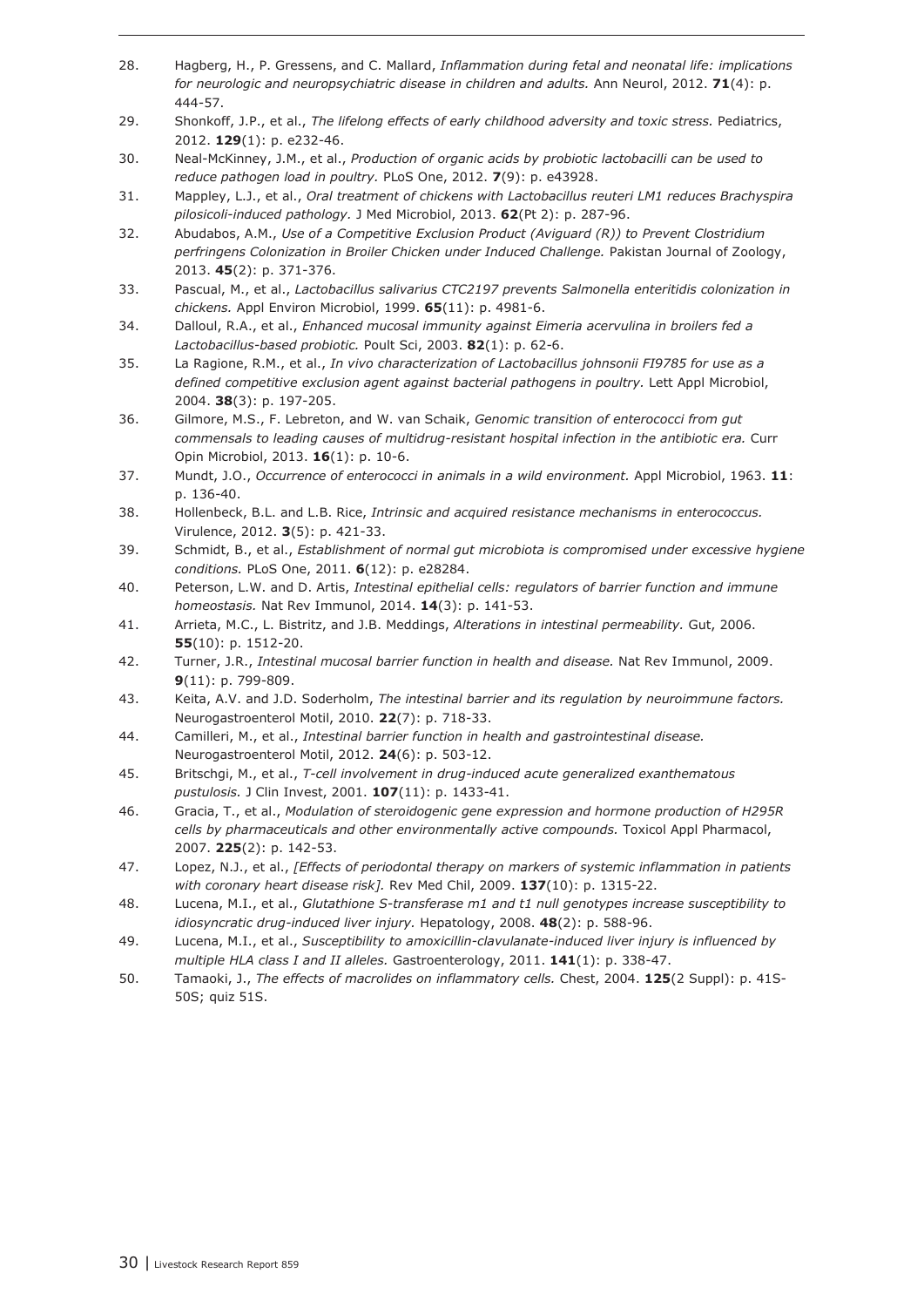Wageningen UR Livestock Research P.O. Box 338 6700 AH Wageningen The Netherlands T +31 (0)317 48 39 53 info.livestockresearch@wur.nl www.wageningenUR.nl/en/livestockresearch

Livestock Research Report 859

Wageningen UR Livestock Research develops knowledge for meticulous and profitable livestock farming. This is then translated into practical solutions and innovations, all the while, ensuring the dissemination of this knowledge. Together with our clients, we combine our scientific knowledge in the field of livestock farming systems and nutrition, genetics, health and environmental impact of livestock into workable livestock concepts for the 21st century.

The mission statement of Wageningen UR (University & Research centre) is 'To explore the potential of nature to improve the quality of life'. Within Wageningen UR, nine specialised research institutes of the DLO Foundation and Wageningen UR have joined forces in order to contribute to the solution of pressing questions in the field of healthy food and living environment. With around 30 branches, 6,000 employees and 9,000 students, Wageningen UR is one of the most prestigious knowledge institutes in its field worldwide. The integrated approach to problems and the collaboration between different disciplines, form the core of Wageningen's unique approach.